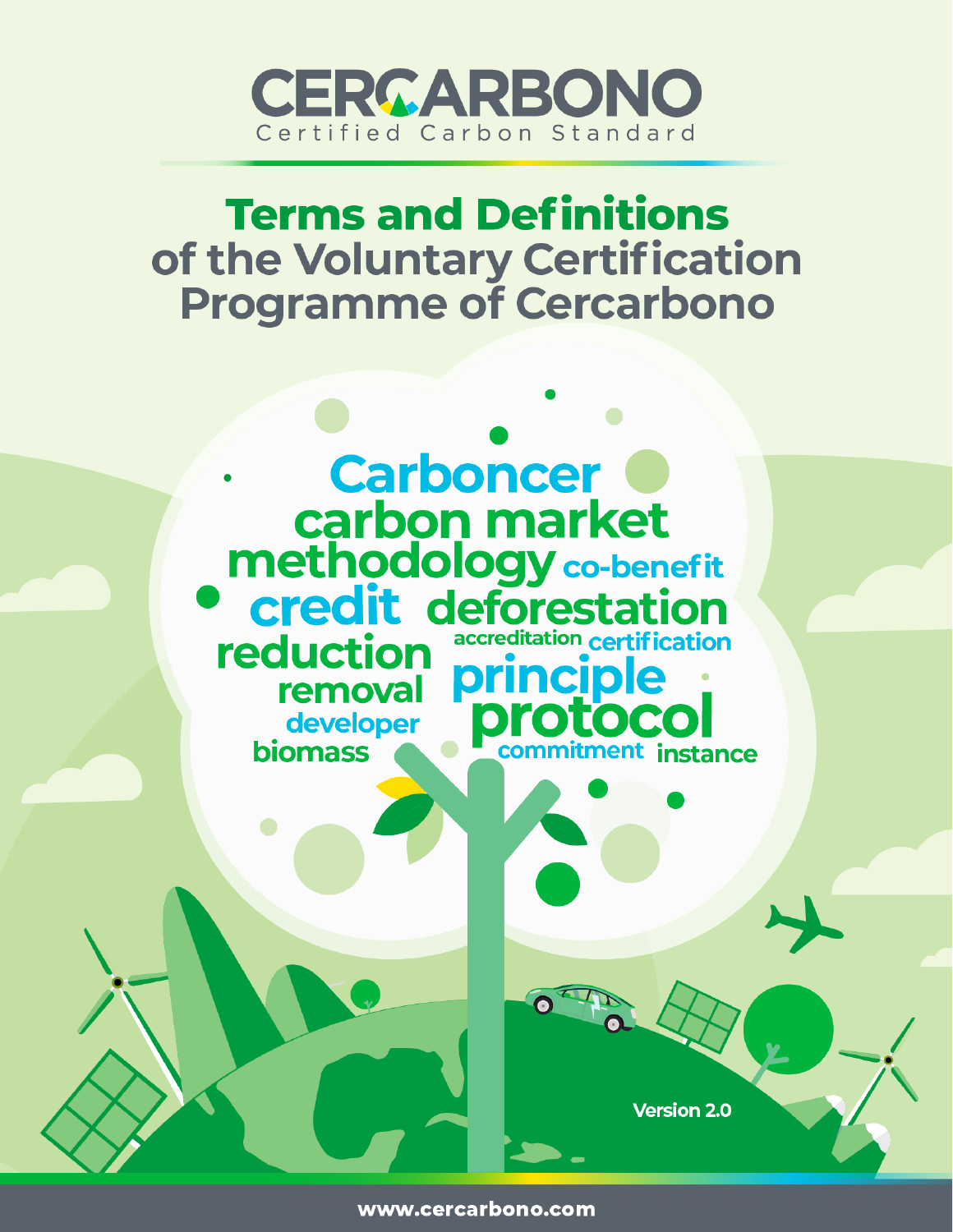# RGARRON Certified Carbon Standard

## **Foreword**

The terms and definitions document has been prepared by Cercarbono to facilitate the understanding of the terms or definitions used in the documents produced under its voluntary carbon certification programme, such as:

• Voluntary carbon certification protocol.

• Methodologies for the development of climate change mitigation programmes or projects in different sectors.

• Technical, regulatory, and procedural documents to learn about or operate in the Cercarbono certification programme.

This document is especially aimed at Cercarbono customers and users for the formulation and development of Climate Change Mitigation Programmes or Projects (CCMP) and the emission and registration of carbon credits (Carboncer) in different economic sectors. It can also be quite useful for other actors who are part or not of the carbon market who wish to understand or contextualise themselves on the problem of climate change and how to contribute to its solution.

For the preparation of this document, the ISO 14064-1: 2018, ISO 14064-2: 2019, ISO 14064- 3: 2019, ISO 14065: 2013 standards were consulted, as well as the IPCC definitions, the definitions of the United Nations Framework Convention on Climate Change, and the latest version of the Cercarbono's Protocol.

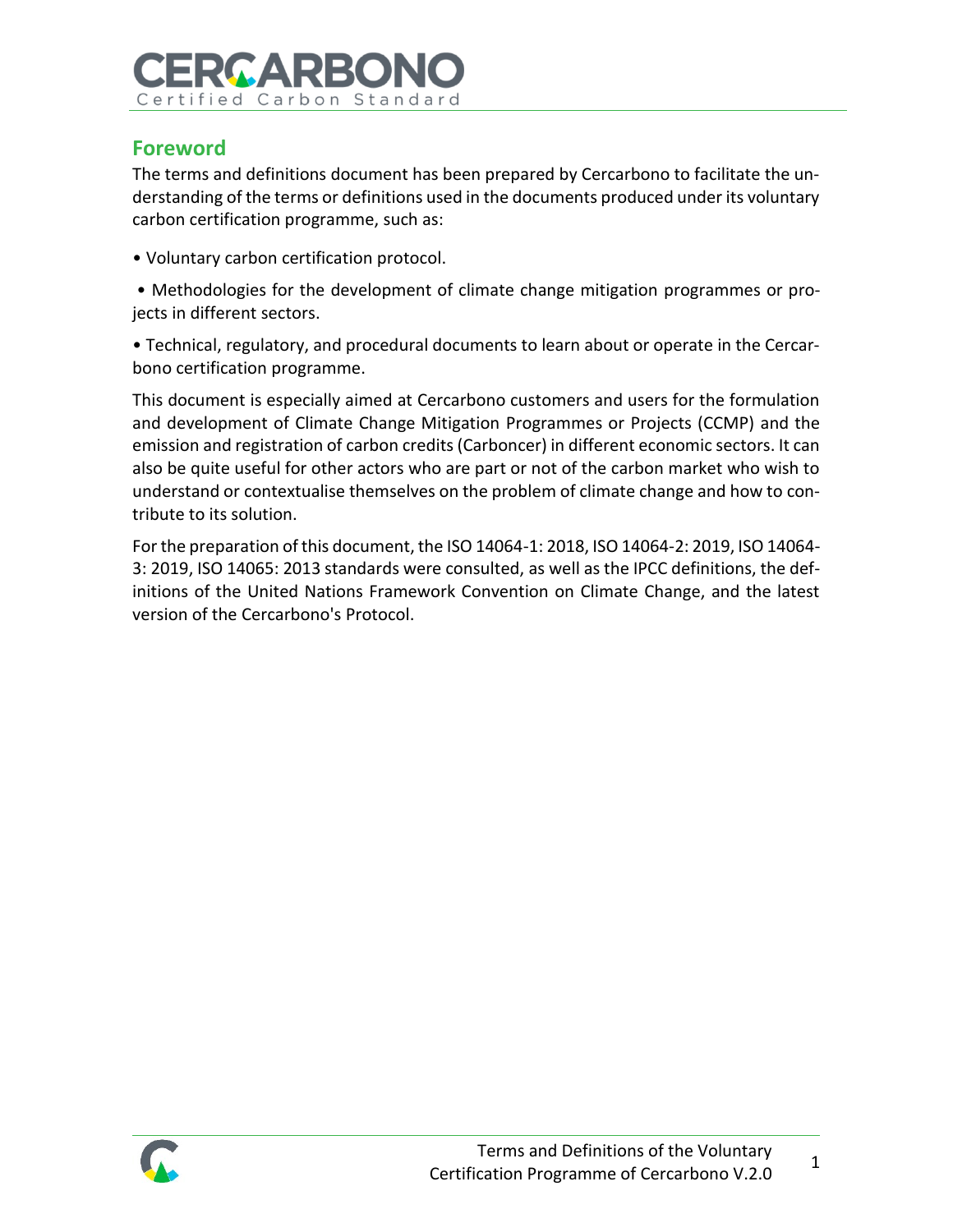

## **Conventions and considerations**

~ Sign that replaces the term or entry.

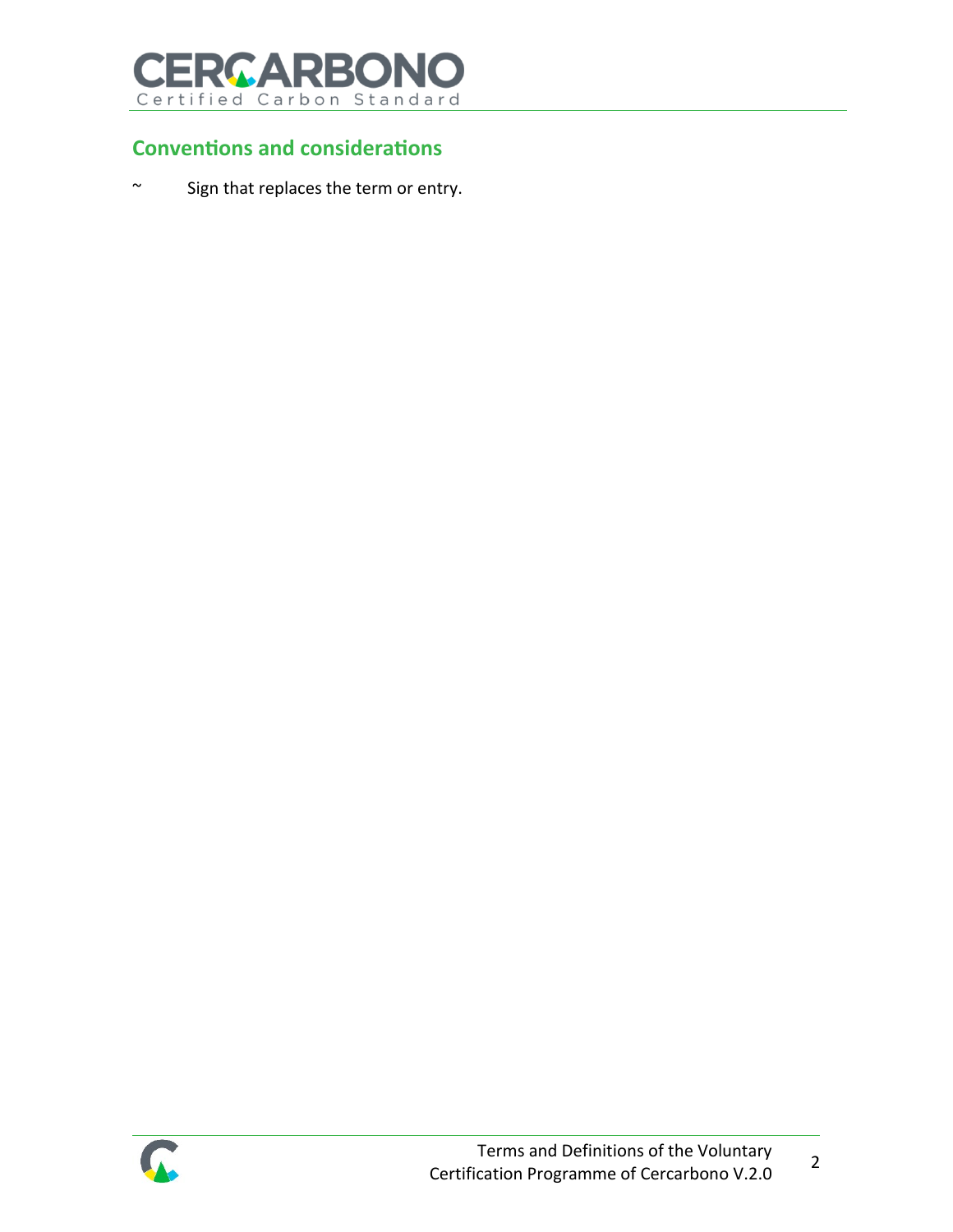

## **Terms and definitions**

## **A**

## *above ground biomass*

Total living plant matter, located above ground level in each area. Includes stems, branches, bark, seeds, and foliage.

## *accreditation*

In the context of climate change mitigation, a process voluntarily requested by an organisation to demonstrate that it can measure the quality of services or products and their performance offered by a specific facility or organisation, thereby generating recognition or assurance under a program, standard or regulatory framework.

#### *accreditation period*

The period during which a climate change mitigation project may apply for verification of greenhouse gas emission removals, reductions, avoidances, displacements, or destructions, as appropriate, for carbon credits.

### *activity data*

Information that corresponds to the behaviour of emissions or removals of greenhouse gas emissions in each project type and time. For example, in REDD+ projects, in the case of the deforestation activity, it corresponds to the annual amount of greenhouse gas emissions generated in the hectares of forest that pass to other forest covers; in the case of degradation due to forest fragmentation, it corresponds to the greenhouse gas emissions generated in the areas of forest cover that remain as such; in the case of sustainable forest management, it corresponds to the amount of greenhouse gas emissions generated by timber harvesting; and in the case of carbon stock enhancement, it corresponds to the annual greenhouse gas removals generated in non-forest areas with forest suitability. In industrial projects, it corresponds to the amount of coal used as a fuel source in kilns. In energy projects, it corresponds to the total amount of annual fuel burned. In waste management projects, it corresponds to the amount of methane in the biogas burned or the amount of fossil fuel consumed in auxiliary activities, among others.

## *additionality*

A requirement for climate change mitigation projects that project activities remove more greenhouse gas emissions (in the case of land use projects) than would have been removed in the absence of the project, or that such activities reduce, avoid, displace, or destroy greenhouse gas emissions (in the case of non-land use projects) that would have occurred in the absence of the project. Additionality allows demonstrating that mitigation actions resulting from the implementation of a project generate a net benefit to the atmosphere.

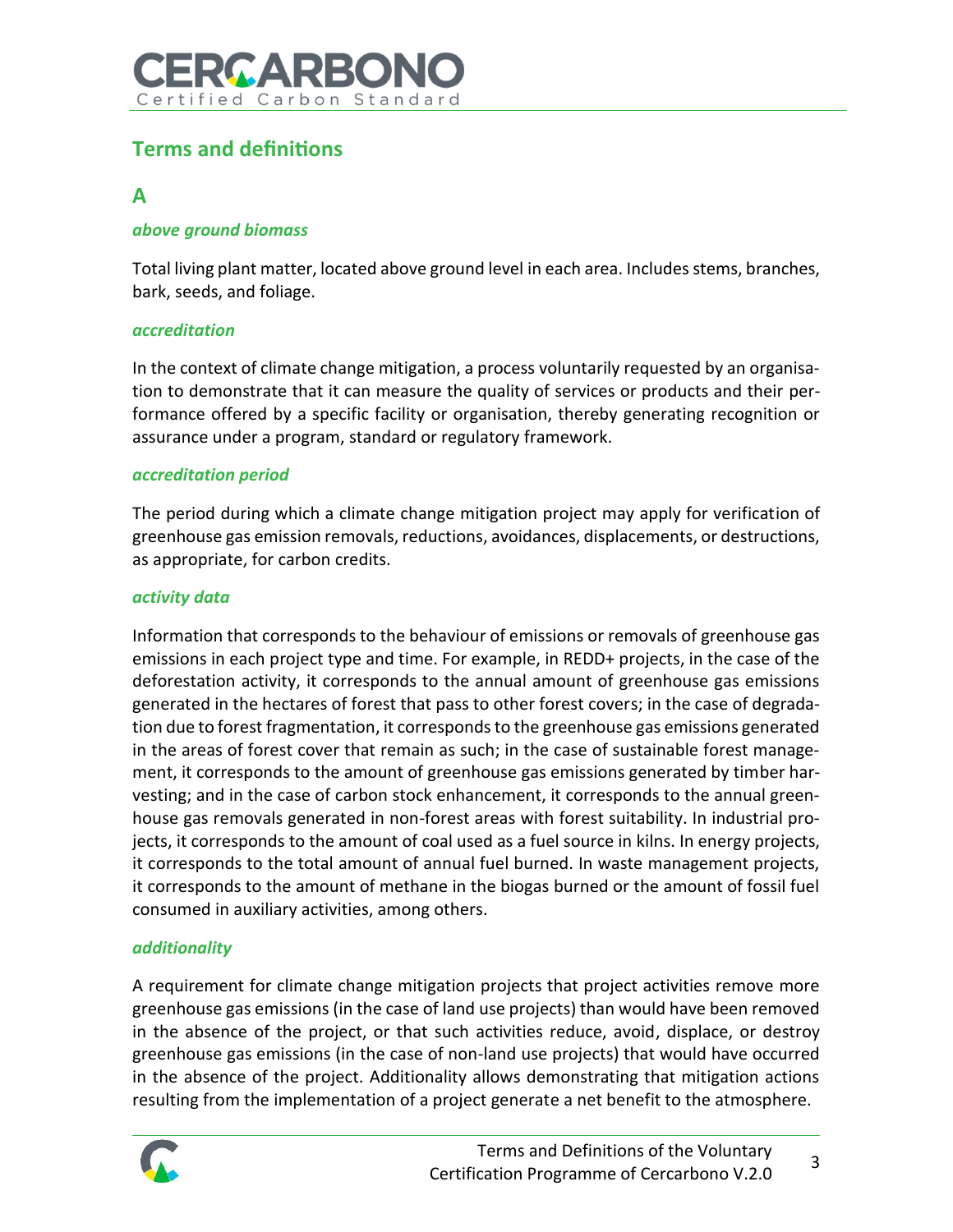

## *agricultural activity*

Set of operations or tasks involved in cultivating or tilling the land.

### *agricultural land*

Area of land suitable for use in agricultural production.

### *agriculture, forestry, and other land uses (AFOLU)*

A term from the 2006 Intergovernmental Panel on Climate Change (IPCC) guidelines that describes a category of activities that contribute to anthropogenic greenhouse gas emissions. It combines two previously separate sectors, LULUCF (Land Use, Land-Use Change and Forestry) and agriculture.

#### *agroforestry system*

Land on which trees to produce timber or other forest products are grown in association with other species for agricultural use, to produce food or other products for domestic or industrial use. In its broadest sense, an agroforestry system may also include, in addition to or instead of the agricultural component, association with livestock production.

#### *alternative fuel*

Non-conventional material or substance that can be used as a replacement for a conventional fuel. Includes waste from fossil sources such as tires, plastics, polymer or rubber textiles, biomass waste and renewable biomass.

#### *alternative raw material*

Mineral or synthetic substance or compound not containing carbonates in its chemical composition used to produce clinker, including, but not limited to, residual ash from the combustion of fuels in thermal power stations, blast furnace slag, gypsum, anhydrite, and fluorspar, which are not used under normal production conditions.

#### *anaerobic digestion*

Degradation and stabilisation of organic materials by the action of anaerobic bacteria that produce  $CH_4$  and  $CO_2$ . Typical organic materials that undergo anaerobic digestion are solid waste, animal manure, sewage, organic industrial effluents, and biosolids from aerobic wastewater treatment plants.

#### *anthropogenic*

Of human origin. Man-made.

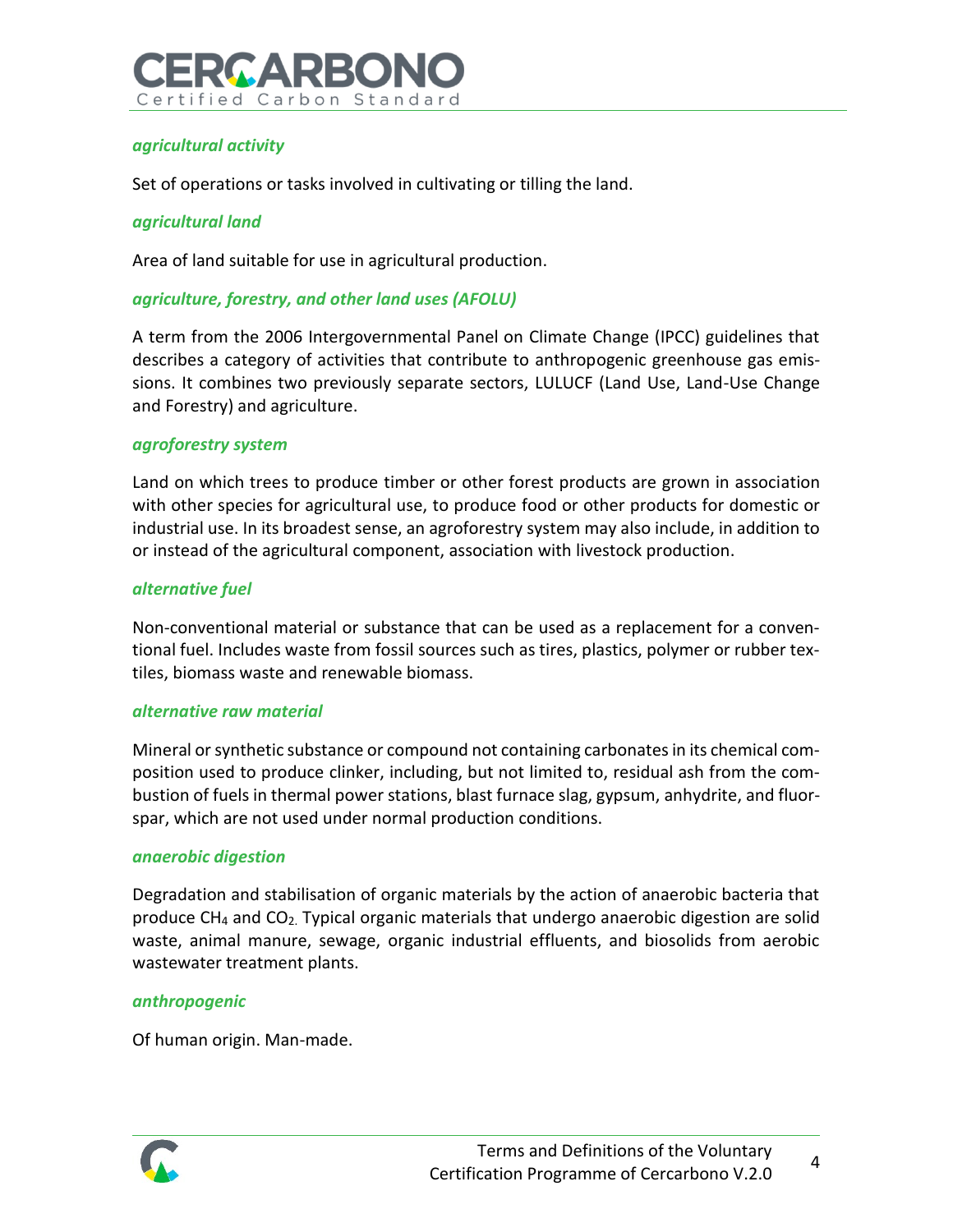

### *associated gas*

Volatile, low-density fluid extracted in conjunction with oil extraction. This may be gas obtained from the oil separation process or gas released from wells.

#### *automobile*

Vehicle that can be guided to travel on an ordinary road without the need for rails and that carries an engine, usually internal combustion or electric, that propels it.

### *automobile fleet*

Set of automobiles at the disposal of a natural or legal person to provide internal or external land transportation services in the public or private sphere.

### *avoidance of greenhouse gas emissions*

A set of actions to prevent the emission of greenhouse gases into the atmosphere.

## **B**

## *baseline demand (Syn. baseload)*

In an electricity supply system, minimum level of electricity demand during a specific period.

#### *baseline scenario*

Hypothetical reference case that best represents the conditions most likely to occur in the absence of a proposed climate change mitigation project.

## *baseload (Syn. baseload demand)*

In an electricity supply system, minimum level of electricity demand during a specific period.

## *below ground biomass*

Total living matter of plant roots in a specific area. Includes living roots, but fine roots less than 2 mm in diameter are sometimes excluded, as they are often indistinguishable from soil organic matter or litterfall.

#### *biofuel*

Fuel obtained by physical or chemical treatment of plant matter or organic waste.

#### *biogas*

Biogenic gas mixture composed mainly of methane (CH<sub>4</sub>) and carbon dioxide (CO<sub>2</sub>) produced from the decomposition of residual organic matter under anaerobic conditions. In

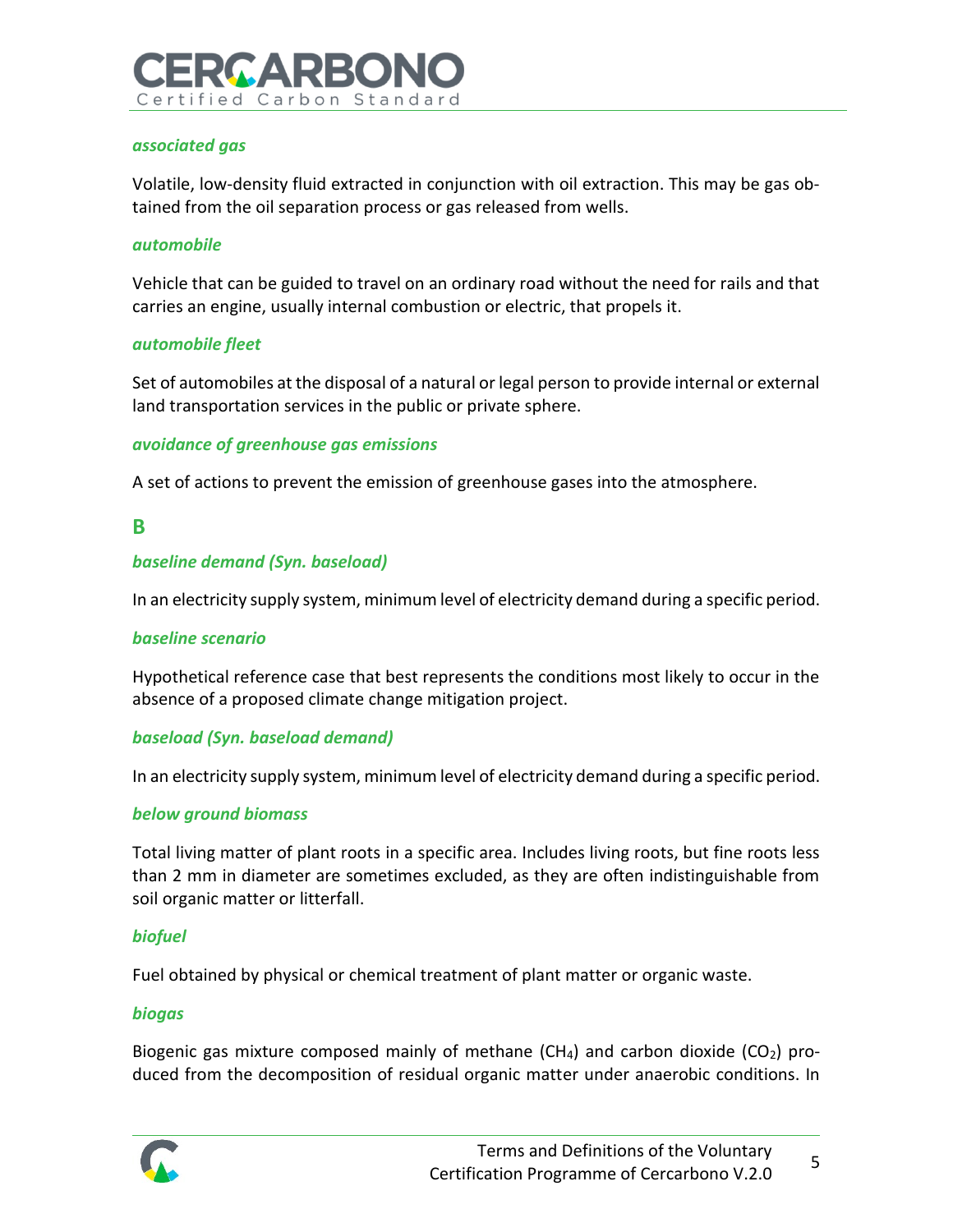

the case of waste management projects, it is applicable to that generated in the landfill vessel or cells and to that generated in auxiliary systems (e.g., leachate lagoons).

#### *biogas capture*

A process carried out to avoid the direct emission of biogas into the atmosphere at the sites where it is generated by means of collection systems that convey it to places of utilisation or destruction.

#### *biogas capture system*

A related set of elements or structures to capture the gases produced in a landfill for venting, flaring or utilisation. It may be passive, active or a combination of active and passive components.

## *biogas destruction*

Burning the biogas in flares or burners (without any type of utilisation), with the aim of converting the methane present in its composition into CO2, which has a lower environmental impact.

### *biogas processing facility*

Facility that processes, treats, and compresses or liquefies the biogas collected from a sanitary landfill, with the purpose of using it.

#### *biogas utilisation*

Development of any of the activities related to the productive use of biogas, including the generation of electricity, generation of thermal energy, replacement of fossil fuels (through distribution in networks dedicated exclusively to biogas, in tank trucks, or by other means), distribution in natural gas systems for use in co-firing, among others.

#### *biomass*

Non-fossilised and biodegradable organic material from microorganisms, animals, and plants (including their surface and below ground components, living or dead, from trees, shrubs, grasses, litterfall, roots, etc.). It includes agricultural, forestry, industrial and related products, by-products, residues, and wastes. It also includes gases and liquids recovered from the decomposition of non-fossilised and biodegradable organic materials.

#### *biomass energy*

Energy obtained from non-fossilised and biodegradable organic materials from microorganisms, animals, and plants, including gases and liquids recovered from the decomposition of such materials.

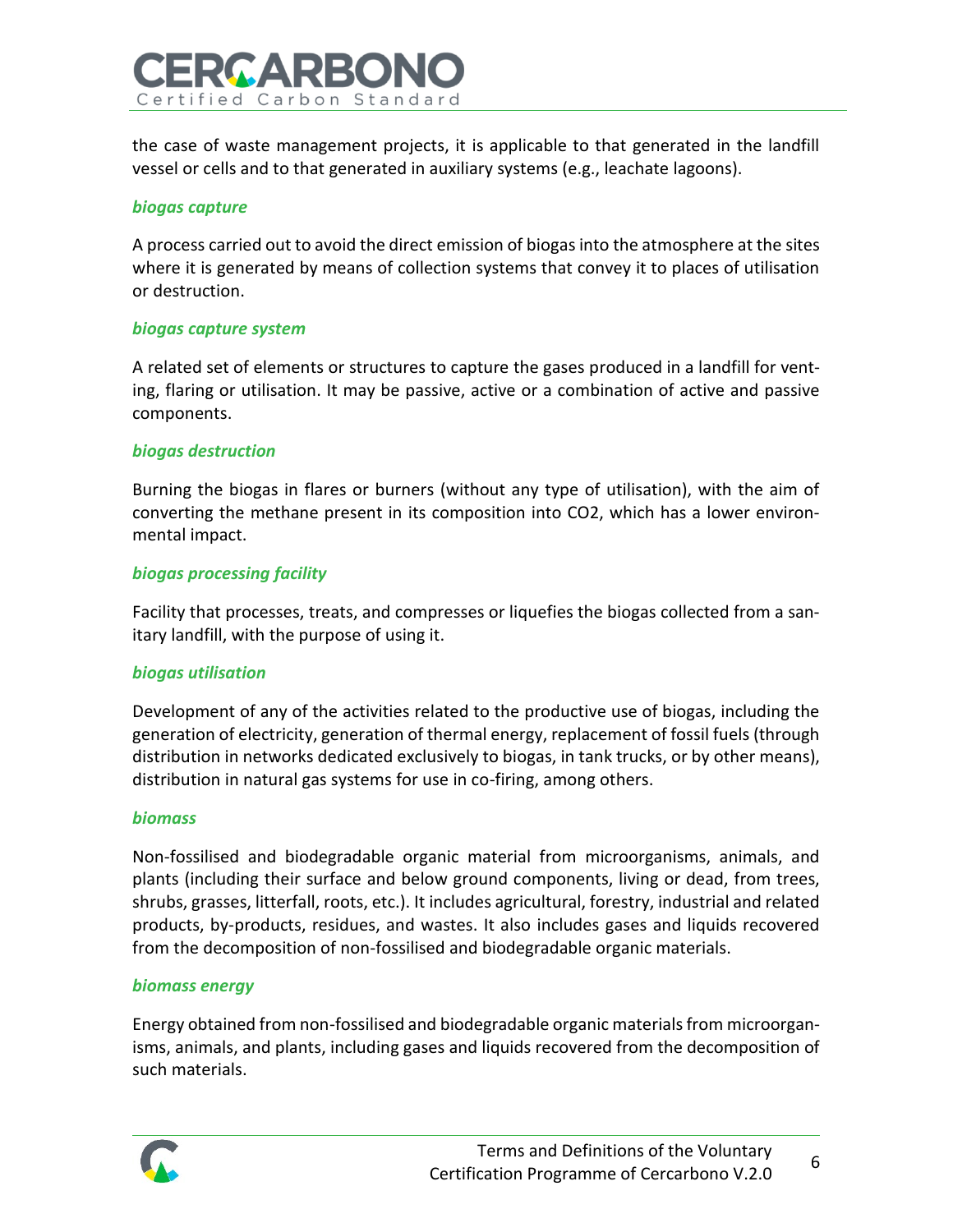# **GAPR** Certified Carbon Standard

## *biomass waste*

Non-fossilised, biodegradable organic material from plants, animals and microorganisms, by-product, residue or waste stream from agriculture, forestry, and related industries.

#### *bus*

Motor vehicle intended for the collective transport of persons and their luggage, duly registered in accordance with the special regulations and characteristics in force, used for the provision of urban and interurban passenger transport services.

#### *bush*

Woody plant, whose growth potential does not reach five meters in height, without a preponderant trunk, because it branches from the base.

#### *bypass dust*

By-product of Portland cement manufacture, either uncalcined, partially, or fully calcined, produced in the kiln at high temperatures or on the pyro processing line. It differs from CDK in that the latter also includes dust from bypass systems, which can be partially or fully recycled.

## **C**

## *calcination*

The chemical process of cement or lime manufacture, in which raw materials, mainly carbonates, are heated in kilns to produce metal oxide and carbon dioxide. For example:  $CaCO<sub>3</sub>$  $+$  heat = CaO  $+$  CO<sub>2</sub>. In the most general case, calcination is a process of heat-induced expulsion of structurally bound volatile elements, except of water.

#### *calibration*

In land use projects, a process by which predictive models use local measurements to determine their parameter values, making the models more representative of the project area. For equipment or instruments, the process of comparing and documenting the measurement of a device against a traceable reference standard.

#### *camper*

A motor vehicle with all-wheel drive, with a capacity of up to nine passengers and up to three-quarters of a ton.

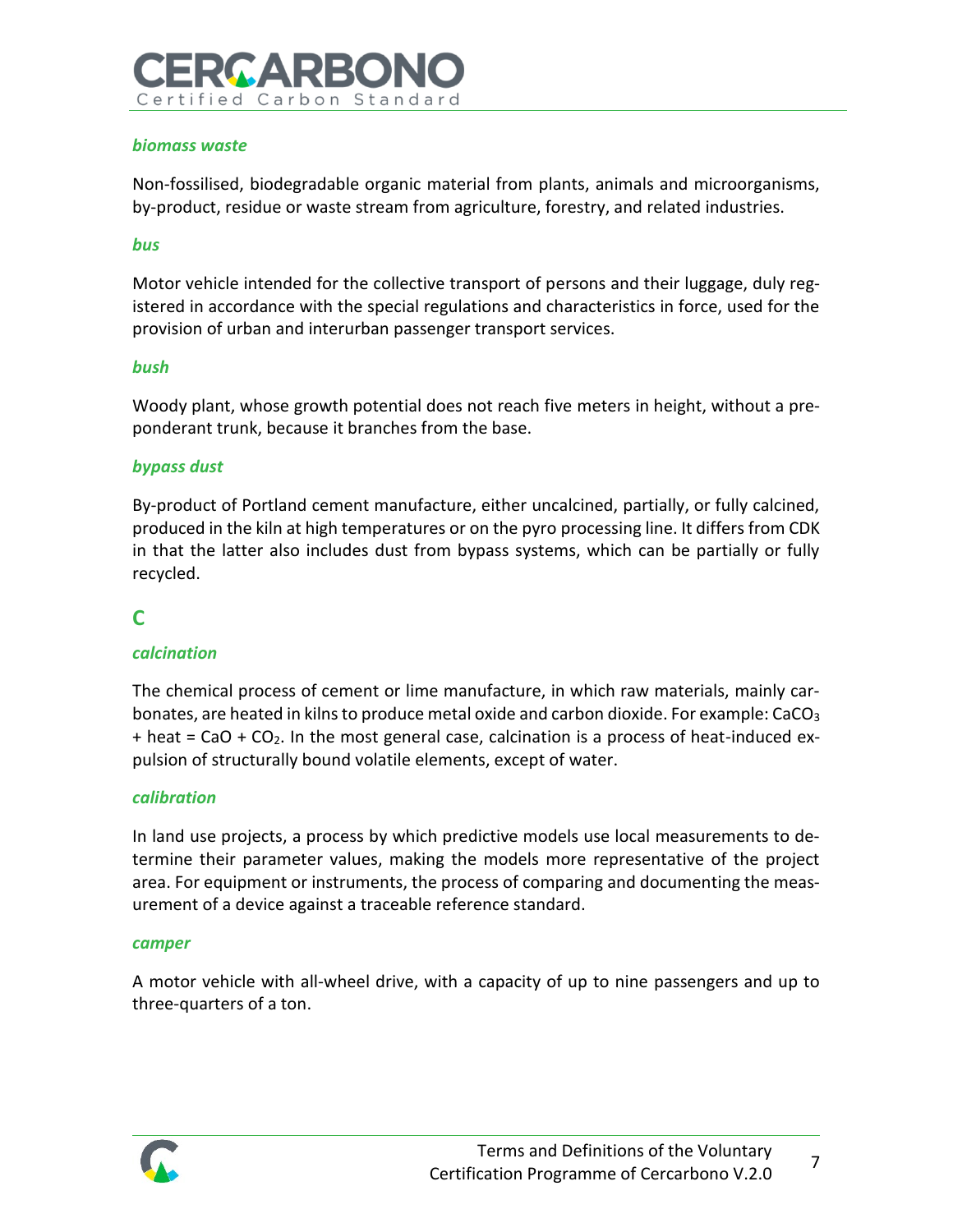

### *capacity addition*

In power projects, action taken to increase electricity production capacity by adding new generating units to existing power plants.

#### *carbon buffer*

Percentage of tonnes of CO2e due to greenhouse gas removals that is removed and left as a guarantee of long-term permanence of such removals, to cover the risk of re-emission of the removals obtained.

#### *carbon credit*

A tradable, non-tangible instrument that represents a unit of carbon dioxide equivalent (CO2e) -usually one ton- that is reduced, avoided, or sequestered by a project and is verified/certified to an internationally recognised carbon accounting standard. Cercarbono defines it as a Carboncer.

#### *carbon credit emission certificate*

In the context of Cercarbono, a document issued by the programme stating that a climate change mitigation project complies with the requirements of the voluntary carbon certification process. This document lists the carbon credits generated by the project with a unique serial number.

#### *carbon credit registry*

A physical or virtual place where climate change mitigation programmes and projects developed under a specific programme or standard are registered, accounted for, and centralised, along with their corresponding emissions, monitoring, transfers, and removals of carbon credits.

#### *carbon dioxide equivalent*

A measure of any amount of greenhouse gases, calculated by their carbon dioxide equivalence, in terms of their global warming potential over a 100-year reference period.

#### *carbon footprint*

Environmental indicator that reflects the amount of direct and indirect greenhouse gas emissions produced by an individual or organisation, measured as  $CO<sub>2</sub>e$ .

#### *carbon market*

A trading system in which governments, companies or individuals trade units of removal, reduction, avoidance, displacement, or destruction of greenhouse gas emissions, known as

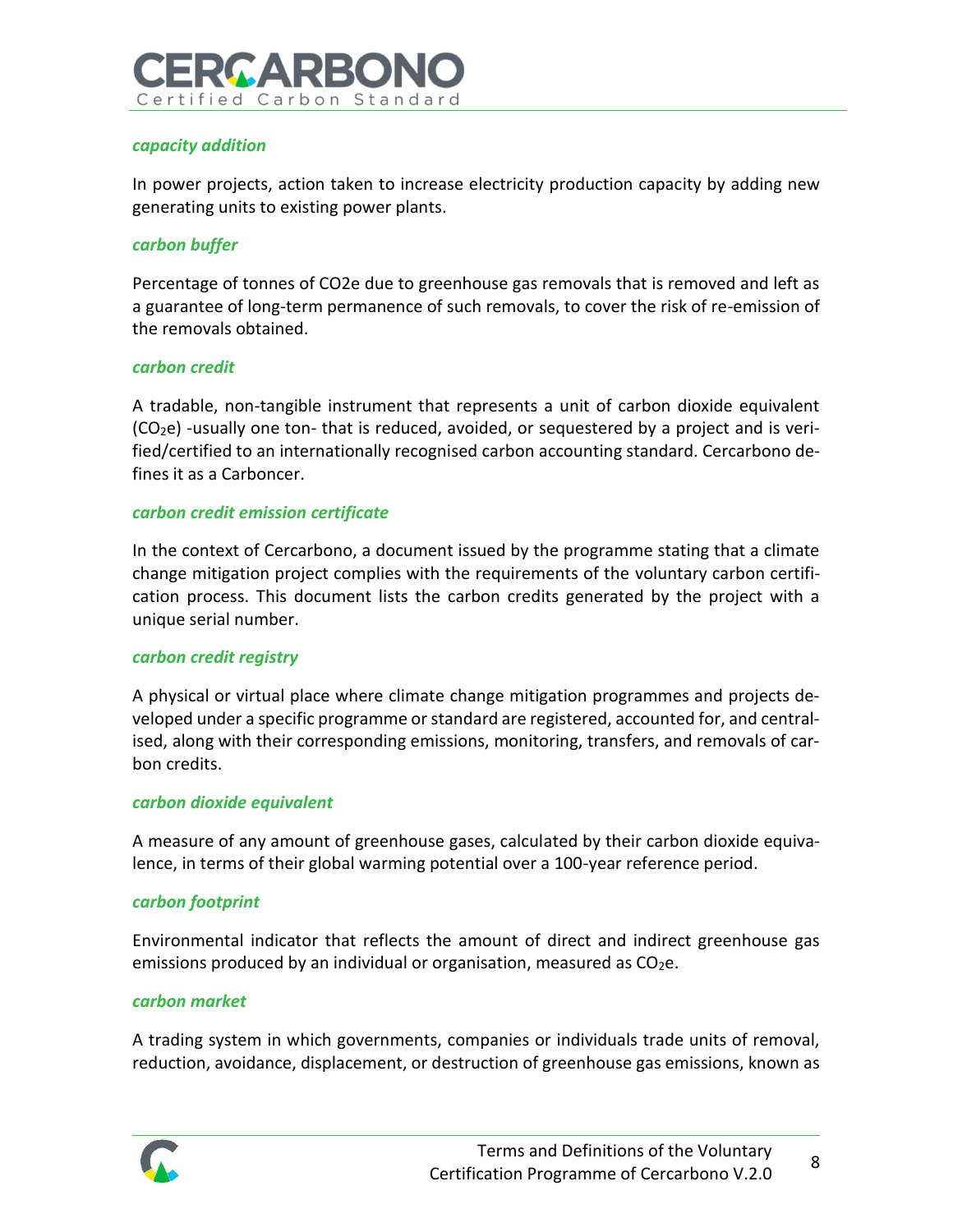

carbon credits, to meet mandatory or voluntary commitments to reduce greenhouse gas emissions.

#### *carbon offset*

Action or activity (such as the planting of trees or carbon sequestration) that compensates for the emission of carbon dioxide or other greenhouse gases to the atmosphere. A carbon offset occurs when an individual or organisation, directly or indirectly (by funding activities in other locations), removes greenhouse gases from the atmosphere or prevents a certain amount of such gases from being released.

#### *carbon pool*

A component of non-fossil biological origin that has the capacity to accumulate, store and release greenhouse gases. In land use projects, the pools considered are above ground biomass, below ground biomass, dead organic matter (including litterfall and dead wood) and soil organic carbon.

### *carbon stock*

The amount of carbon contained in a greenhouse gas reservoir.

### *carbonate*

Compound containing the  $CO<sub>3</sub><sup>2</sup>$  radical. In industrial projects, during calcination, the carbonate radical decomposes and is transformed into carbon dioxide  $(CO<sub>2</sub>)$ . Common carbonates consumed in the minerals industry include calcium carbonate ( $CaCO<sub>3</sub>$ ) or calcite, magnesium carbonate ( $MgCO<sub>3</sub>$ ) or magnesite, and calcium magnesium carbonate  $(CaMg(CO<sub>3</sub>)<sub>2</sub>)$  or dolomite.

## *Carboncer*

Certified carbon credit that is generated under Cercarbono's voluntary carbon certification programme. Each Carboncer represents the removal, reduction, avoidance, destruction, or displacement of one tonne of carbon dioxide equivalent achieved by a programme or project activity.

## *Carboncer withdrawal*

In the context of Cercarbono and EcoRegistry, allocation of Carboncer to a specific beneficiary for its exclusive use and withdrawal of the same for any subsequent use.

## *causal relationship*

In the context of contributions to the SDGs, link between SDGs and climate change mitigation programme or project that shows how impact was reached. List of activities that had to be carried out to contribute to each identified SDG.

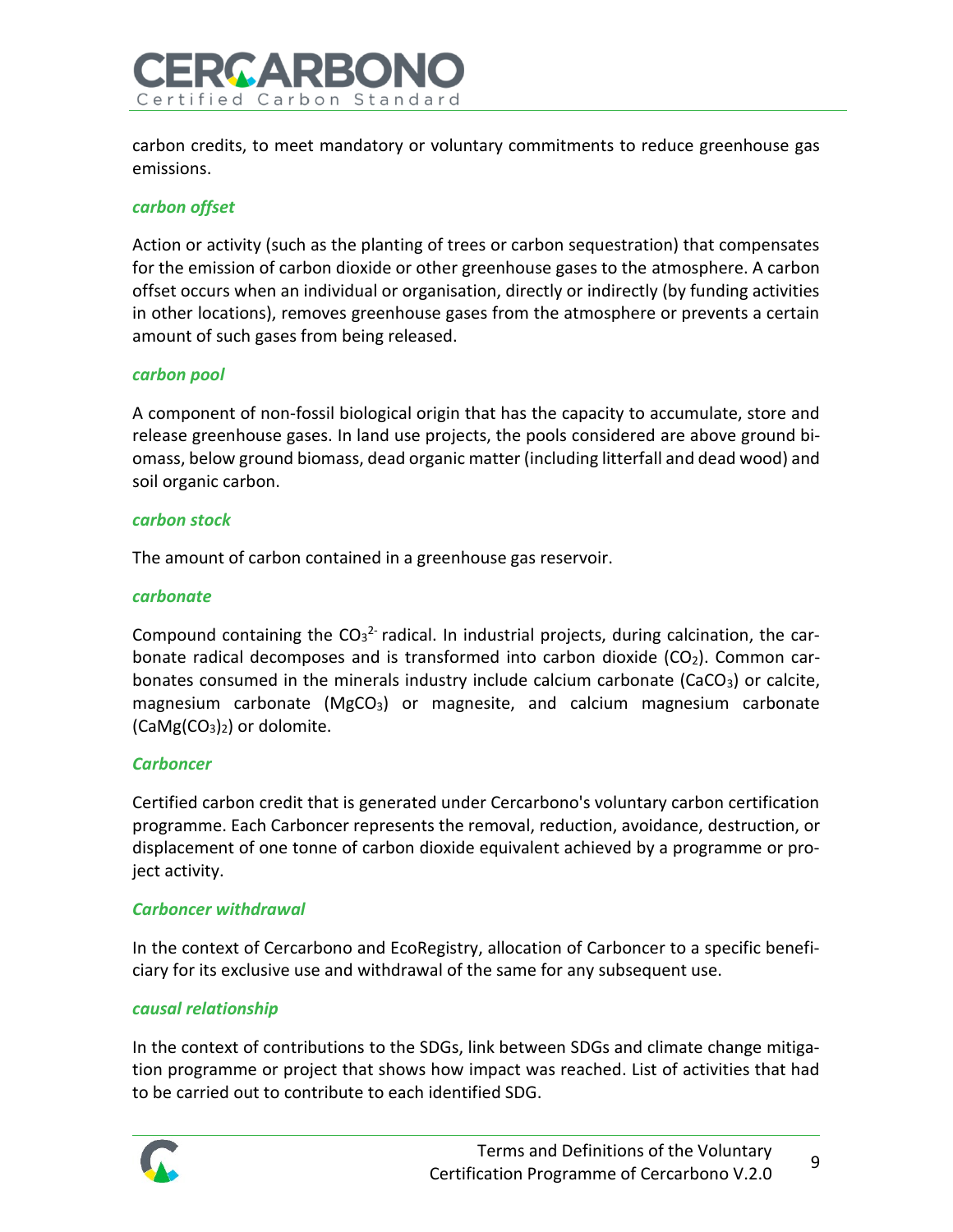

## *CCMP activity*

A set of operations or tasks within a climate change mitigation programme or project. (See definitions of *programme activity* and of *project activity*).

#### *CCMP area*

Geographical extent where the greenhouse gas emissions removal, reduction or avoidance activity is implemented, where land and associated resources are directly affected. In the land use sector, the geographical extent to which the programme or project activity is implemented.

### *CCMP developer*

Natural or legal person directly responsible for designing, formulating, implementing, or supervising a climate change mitigation programme or project.

#### *CCMP duration*

Period during which the programme or project is operational, from the start date to the end date of the last crediting period. In land use projects, several harvesting shifts or crop cycles may occur.

#### *CCMP holder*

Natural or legal person, public or private, that has the legal representation of a climate change mitigation programme or project. In some cases, the developer of the programme or project may act as its holder, through a granted special power of attorney.

#### *CCMP legal representative*

Person legally mandated to act on behalf of a climate change mitigation programme or project.

#### *CCMP lifespan*

Period during which a climate change mitigation programme or project is expected to fulfil the function for which it has been created.

#### *CCMP operator*

Natural or legal person in charge of executing the activities implemented in a climate change mitigation programme or project.

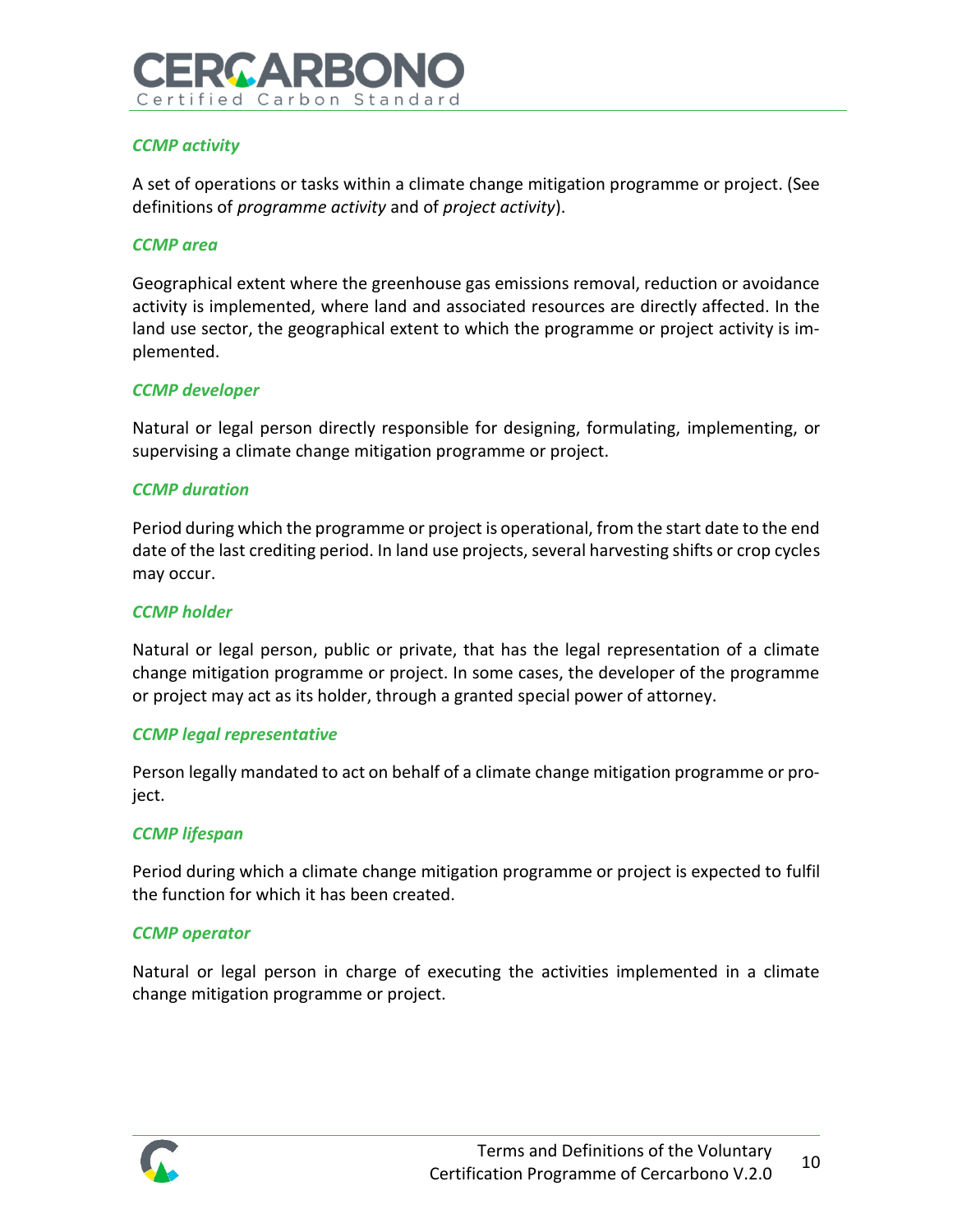# MA PR Certified Carbon Standard

## *CCMP start date*

Date on which the first direct action in the programme or project area leading to mitigation outcomes was implemented or is planned to be implemented, i.e., the date on which greenhouse gases removals, reductions, avoidances and displacements, or destructions of such gases from on-site actions were initiated.

#### *cement*

Construction material obtained by crushing clinker together with various mineral components such as gypsum, limestone, blast furnace slag, coal fly ash and natural volcanic material, and acts as a binder when mixed with sand, gravel or crushed stone and water to make concrete.

#### *certification*

In the context of Cercarbono, a process through which the program certifies that a climate change mitigation project complies with the requirements of the voluntary carbon certification process established in its protocol.

#### *certification programme*

In the context of climate change mitigation, a voluntary or mandatory, national or international system with a set of principles and requirements for the formulation, development, validation and verification of results against the design and implementation of greenhouse gas mitigation projects and programs.

#### *certifier user*

In the context of EcoRegistry, type of user with the ability to certify results of implementation of a climate change mitigation programme or project.

#### *chiller*

Liquid chiller unit that can use refrigerants with high global warming potentials.

#### *CKD*

Any by-product of Portland cement manufacturing, whether uncalcined, partially, or fully calcined that is produced in the kiln at high temperatures, in the pyro processing line or in the bypass systems.

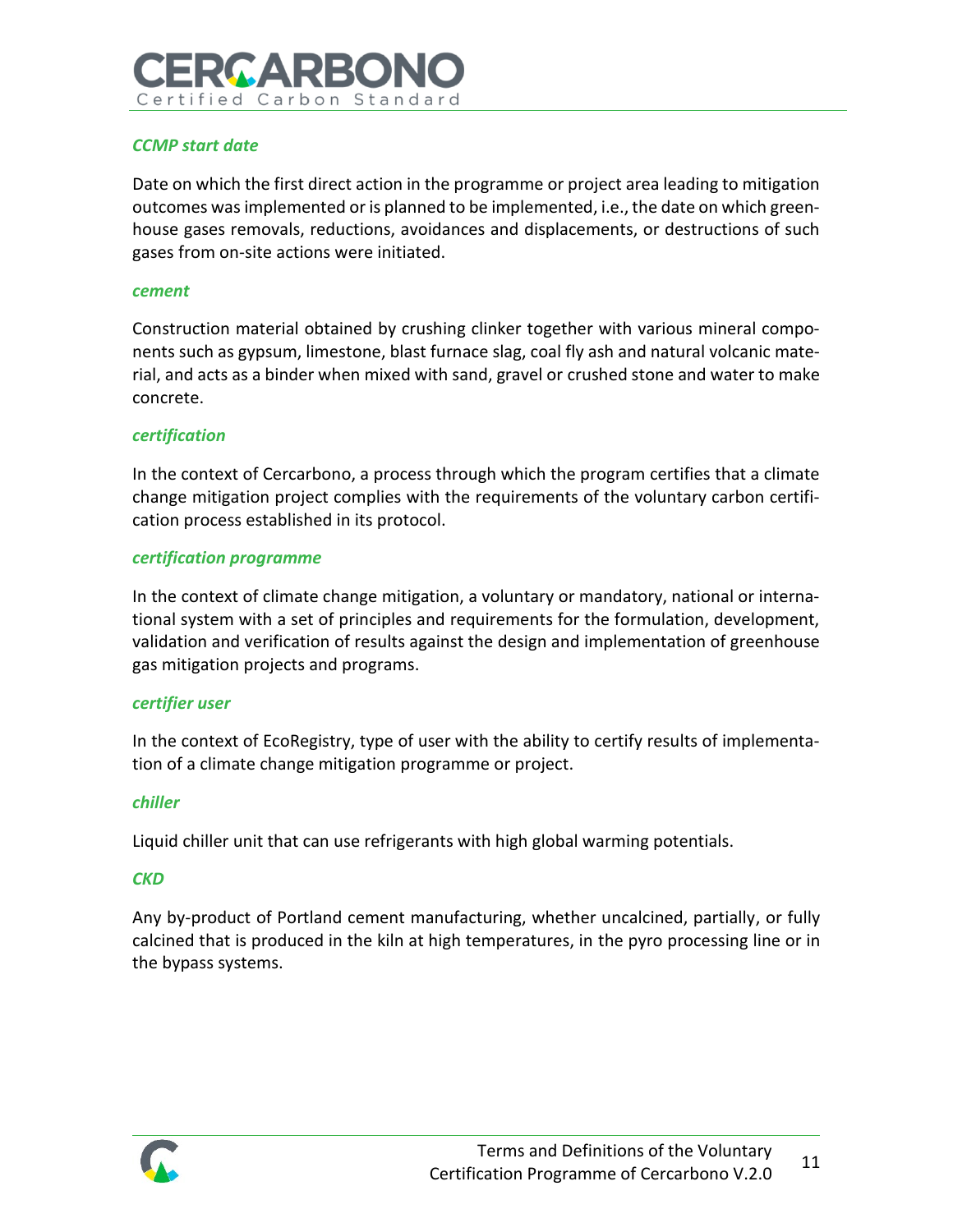# IMA PEK Certified Carbon Standard

## *client*

In the context of Cercarbono, a person or organisation required to register a climate change mitigation programme or project or certify the emission and registration of its carbon credits. Fuel trader, consumer, or end user. In the validation, verification and certification processes, the client represents the holder of the initiative.

## *climate change mitigation*

A set of actions taken to limit the variation in the state of the earth's climate system due to human actions and their related effects.

## *climate change mitigation action*

A measure taken to remove, reduce, avoid, displace, or destroy greenhouse gas emissions to help stabilise their concentration in the atmosphere. This may involve reducing, avoiding, displacing, or destroying greenhouse gas emissions by sources or removing greenhouse gas emissions by increasing carbon stocks in reservoirs.

## *climate change mitigation initiative*

Programme, project, actions, or activities developed at the international, national, regional, local, or sectoral level whose objective is the removal, reduction, avoidance, displacement, or destruction of greenhouse gas emissions.

## *climate change mitigation programme*

A set of climate change mitigation initiatives implemented in an official territorial division of third level or higher, under more than one methodology, in one or more sectors, focused on the removal, reduction, avoidance, displacement or destruction of greenhouse gas emissions, which allows for the addition of instances, methodologies and activities.

## *climate change mitigation programme or project*

Initiative whose activity focuses on the removal, reduction, avoidance, displacement, or destruction of greenhouse gas emissions in a specific area or facility and period. (See definitions of *climate change mitigation programme* and *climate change mitigation project*).

## *climate change mitigation project*

Climate change mitigation initiative implemented under a single methodology and in a single sector, focused on the removal, reduction, avoidance, displacement, or destruction of greenhouse gas emissions in a specific area or facility and over a specific period.

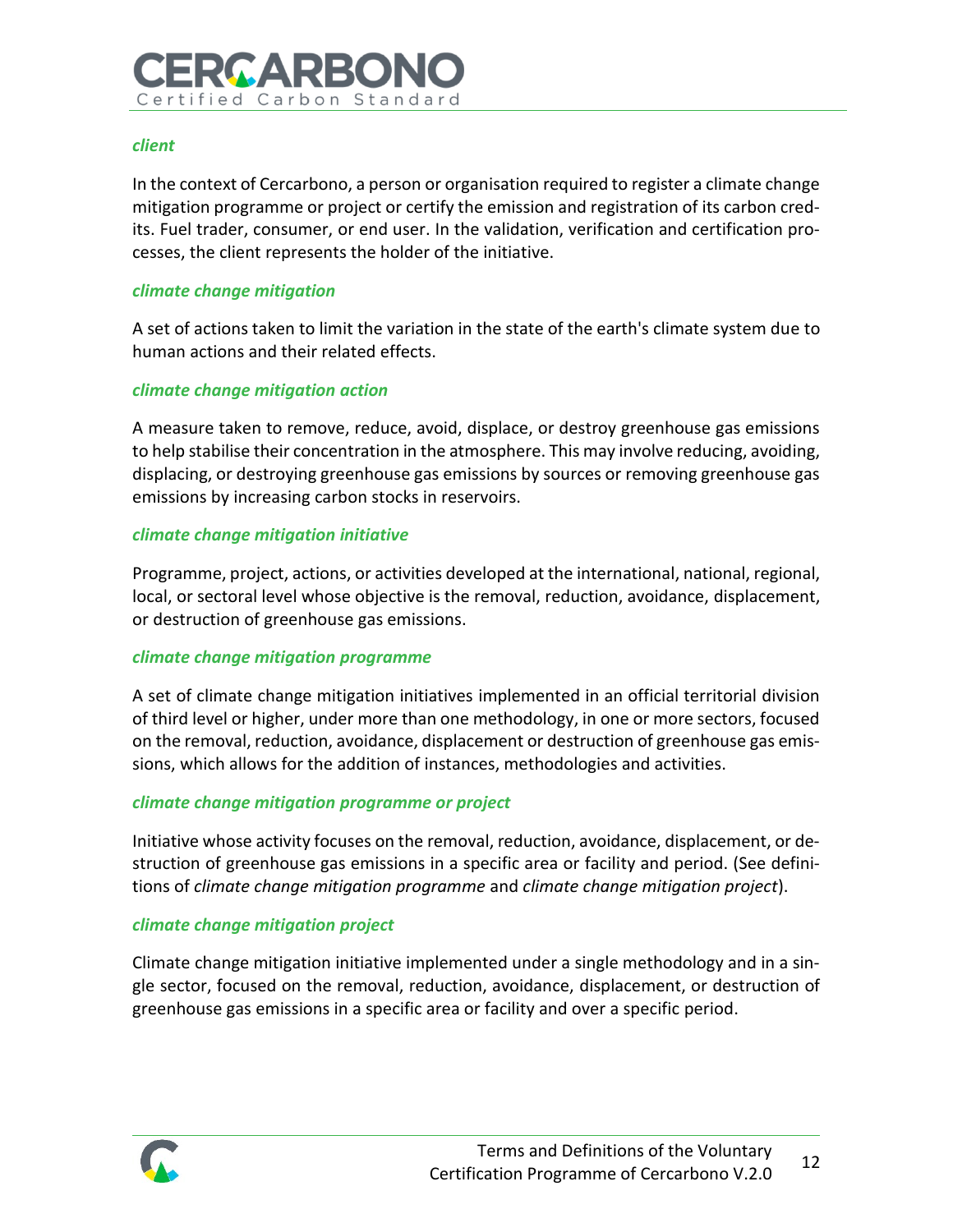# **GARR** Certified Carbon Standard

## *clinker*

A substance resulting from the calcination of limestone and clay in kilns at high temperatures.

## *clinker production*

The process of obtaining clinker (a granulated product used in the manufacture of cement) by grinding, mixing, and calcining tricalcium and dicalcium silicate, tricalcium aluminate and tetra calcium aluminoferrite.

## *closed flare*

A device in which waste gas is burned in a cylindrical or rectilinear enclosure, wherein the flame enclosure is more than twice the diameter of the enclosure. The device includes a combustion system and an air intake system based on natural or forced draft for the combustion reaction.

## *co-benefit*

In the context of climate change mitigation, social, environmental, or economic gain from a climate change mitigation programme or project other than those intrinsically linked to the removal or reduction (including avoidance, displacement, destruction) of greenhouse gas emissions.

#### *co-combustion*

Combustion of two fuels together in the same thermal system. In energy projects, combustion of biomass (or other alternative fuel) that replaces part of the original fossil fuel.

#### *co-composting*

Composting process where solid waste and wastewater containing solid biodegradable organic material are degraded together.

## *co-generation*

Process for simultaneously obtaining useful electrical and thermal energy (heat, steam, hot or cold water).

#### *commitment*

Agreement between two parties with terms generally specified in a contract to perform an action, product, or service.

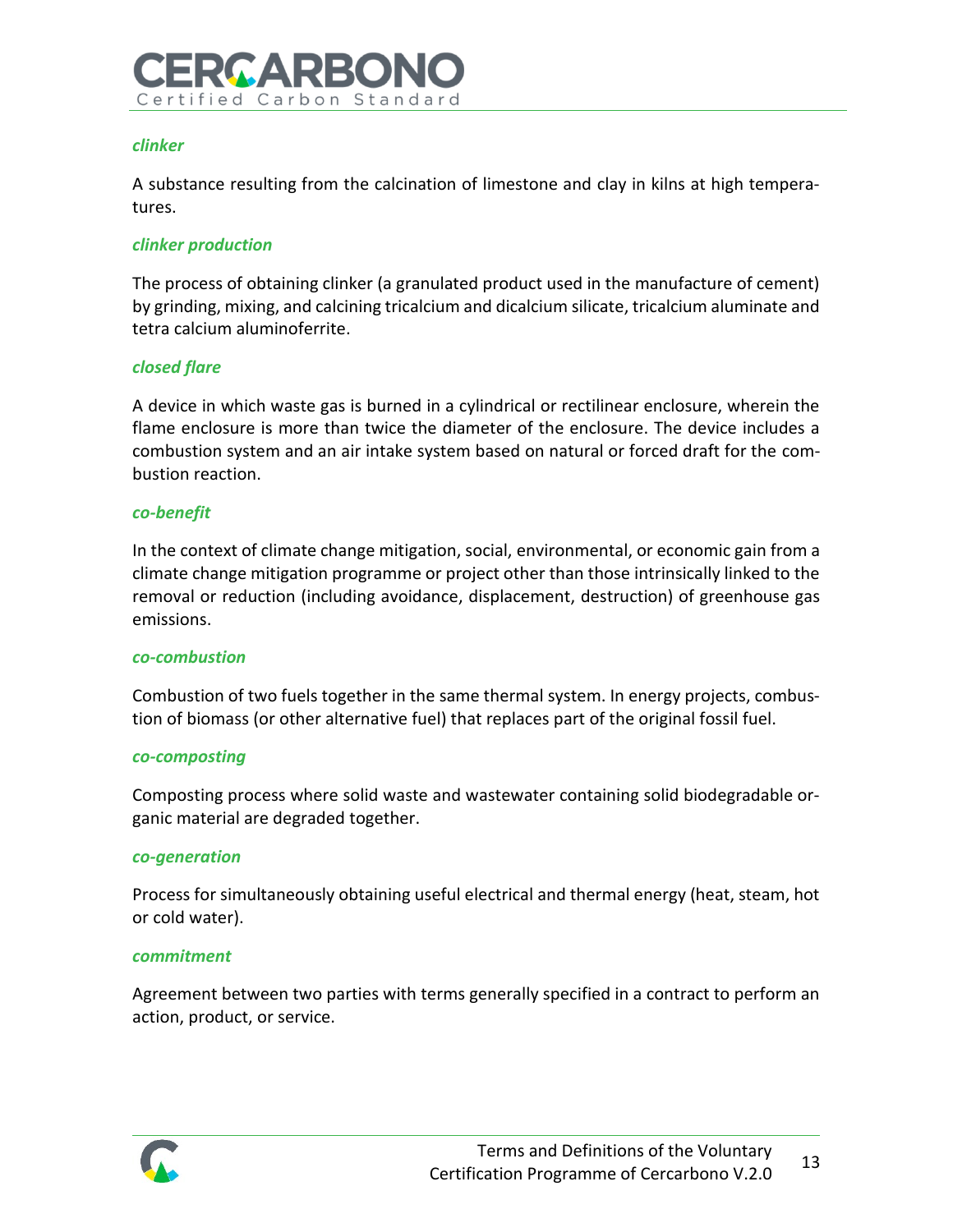

#### *composting*

Biochemical degradation process of organic waste under aerobic conditions to obtain humus.

### *compressed natural gas for vehicles*

Natural gas mixture composed primarily of methane (CH4) and small amounts of other gases such as ethanol, carbon dioxide  $(CO<sub>2</sub>)$  and water steam.

#### *concrete*

Artificial conglomerate obtained by mixing water and inert and coarse materials (gravel, sand, stones) with a binder (cement) to which additives or other minerals are added.

#### *confidential information*

Commercial, financial, scientific, technical, or other information not available to the public (but available to judicial authorities and control and oversight bodies upon request), the disclosure of which could reasonably be expected to result in a loss, damage in negotiations or otherwise to those to whom such information relates.

#### *conflict of interest*

A situation where a person or organisation is or could be involved in multiple interests, financial or otherwise, and where serving one interest could involve working against another. Typically, this refers to situations where a person's or organisation's personal interest could adversely affect the duty to make decisions for the benefit of a third party.

#### *confusion matrix*

A two-dimensional array of numbers used to evaluate the performance of a classification model. Each column represents the number of predictions for each class, while each row represents the instances in the actual class. The number of correct and incorrect predictions are summarised with the count values and broken down by each class.

#### *contract*

In the context of Cercarbono, a pact or agreement that establishes the conditions of the voluntary carbon certification service between Cercarbono and the holder or proxy of a climate change mitigation programme or project.

#### *criteria*

Policy, procedure, or requirement used as a reference to establish a concept (e.g., additionality, validation/verification statement).

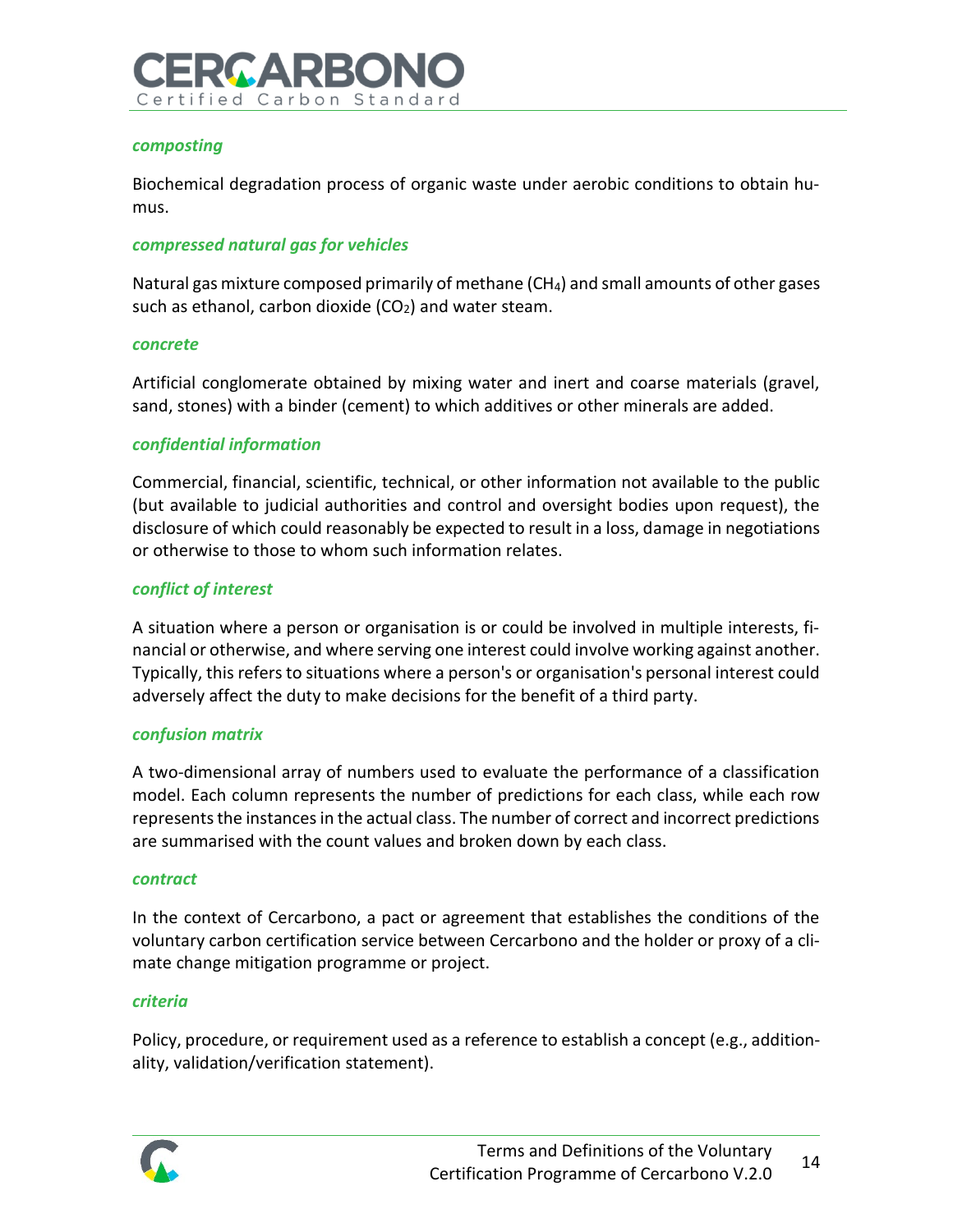

## *cumulative rounding error*

Sum of all rounding errors made during the calculation of a value.

## **D**

### *dead wood*

Non-living woody biomass, other than litterfall, whether standing or on the ground. Includes wood lying on the surface, dead roots, and stumps greater than or equal to 10 cm in diameter.

#### *decarbonisation*

Activity or set of activities aimed at reducing and subsequently eliminating the amount of fossil carbon consumed and, therefore, reducing the greenhouse gas emissions generated.

### *deforestation*

Detectable, direct, or induced conversion from forest cover to other land cover in a specific period.

### *destruction of greenhouse gas emissions*

Decrease in greenhouse gas emissions quantified by the difference between the emissions of a validated baseline scenario and the net destroyed emissions obtained by the implementation of a climate change mitigation project. It is differentiated from the reduction, avoidance, or displacement of greenhouse gas emissions by the techniques or tools used by the project to effectively reduce greenhouse gas emissions.

#### *developer user*

In the context of Cercarbono and EcoRegistry, type of user in charge of uploading design information and supporting documentation of a climate change mitigation programme or project to the EcoRegistry platform.

#### *direct emission*

In the context of climate change mitigation, release of greenhouse gases into the atmosphere from emission sources directly related to and under the control of a specific sector, scenario, project, or process.

#### *displacement of greenhouse gas emissions*

Decrease in greenhouse gas emissions due to the replacement or reduction of an existing activity or process occurring outside the project area with an activity or process with lower greenhouse gas emissions.

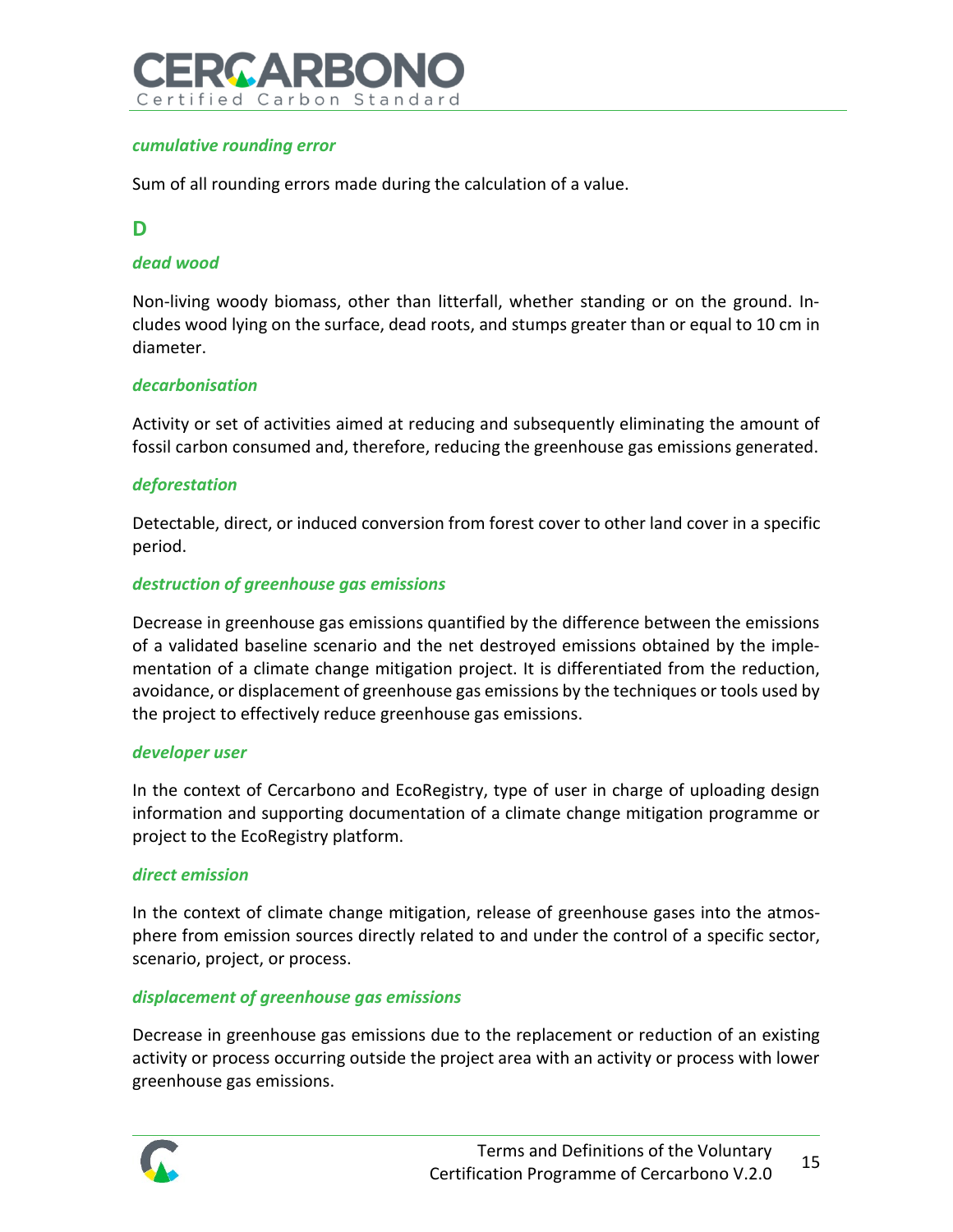

## *double counting*

Scenario under which the same removal, reduction, avoidance, displacement, or destruction of greenhouse gas emissions is accounted for separately by two different entities. It also includes double-claiming, when such removal, reduction, avoidance, displacement, or destruction of greenhouse gas emissions is used more than once to demonstrate compliance with national or international mitigation targets.

### *dump truck*

Motor vehicle intended primarily for the transport of construction materials, equipped with a body that can be emptied by transverse or vertical rotation on one or more axles.

#### *dust return*

In cement industry processes, part of the kiln feed that is not consumed during clinker production or to form bypass dust but is re-included in the production cycle.

## **E**

### *electric power generation*

The process of transforming any primary energy source into electrical energy.

#### *electrical energy*

Energy obtained from the movement of electric charges or electrons with a specific force within conductive materials. Depending on the method of generation, it can be considered renewable energy, for example, when generated in hydro, wind, solar, geothermal or biomass power plants.

#### *electrical system*

A set of elements useful for generating, transporting, and distributing electrical power. It may be an interconnected or non-interconnected power grid, depending on the plant or generating unit of the climate change mitigation project to which it is connected.

#### *electricity mix*

A combination of different energy sources that are used to satisfy a specific energy demand, in a defined geographical area and in a specific period.

## *electronic signature*

In the context of Cercarbono and EcoRegistry, authentication parameters (usernames and passwords) that EcoRegistry assigns to a specific user, allowing the identification of the authorship of messages and data generated or uploaded to the platform.

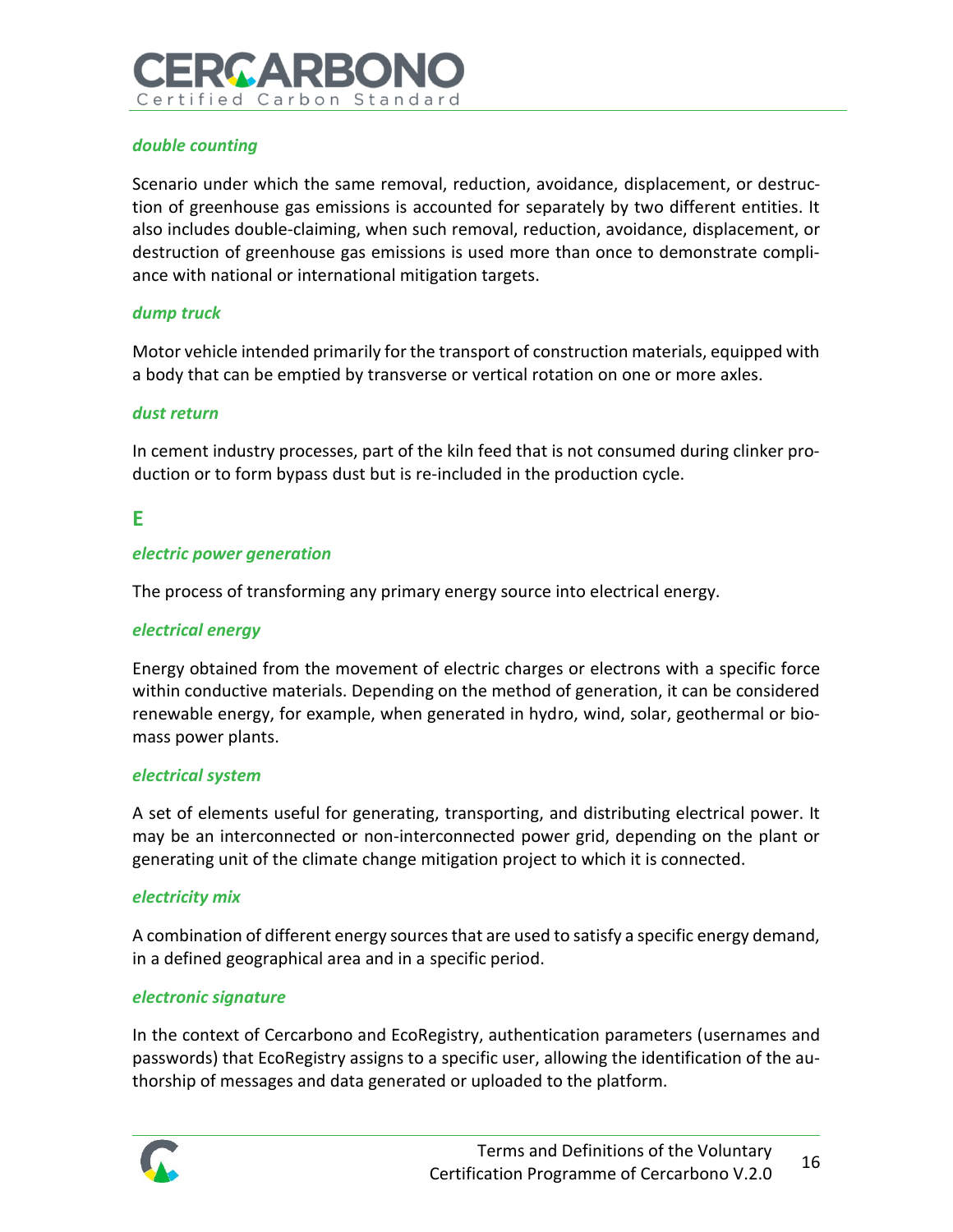

## *eligibility*

Determination that a specific area of land meets the conditions required to be included in a project activity in the land use sector.

### *emission factor*

In the context of climate change mitigation programmes or projects, coefficient relating specific project activity data to their respective greenhouse gas emissions.

### *emission factor of the electrical energy matrix*

Coefficient that relates the amount of greenhouse gases produced because of generating a certain amount of electricity in a defined period and geographical environment.

#### *energy crop*

Agricultural, forestry or aquatic crop, part or all whose production is used as raw material to generate usable energy.

#### *energy efficiency*

Improvement of the service provided per unit of power in programs or projects by increasing the unit performance of traction, work, electricity, heat, or light.

#### *evaluation*

In the context of Cercarbono, the process that a project undergoes in the validation and verification stages by a validation and verification body.

#### *evidence*

In the context of the *Cercarbono Tool to report contributions generated by climate change mitigation initiatives to the SDGs*, support that shows the contributions reported, either through referenced documents of public access, internal documents or formal documents issued by third parties.

#### *ex-ante evaluation*

Evaluation of project design prior to implementation.

#### *exhaust gas*

Combustion gas emitted by the burning of methane contained in the biogas from a landfill.

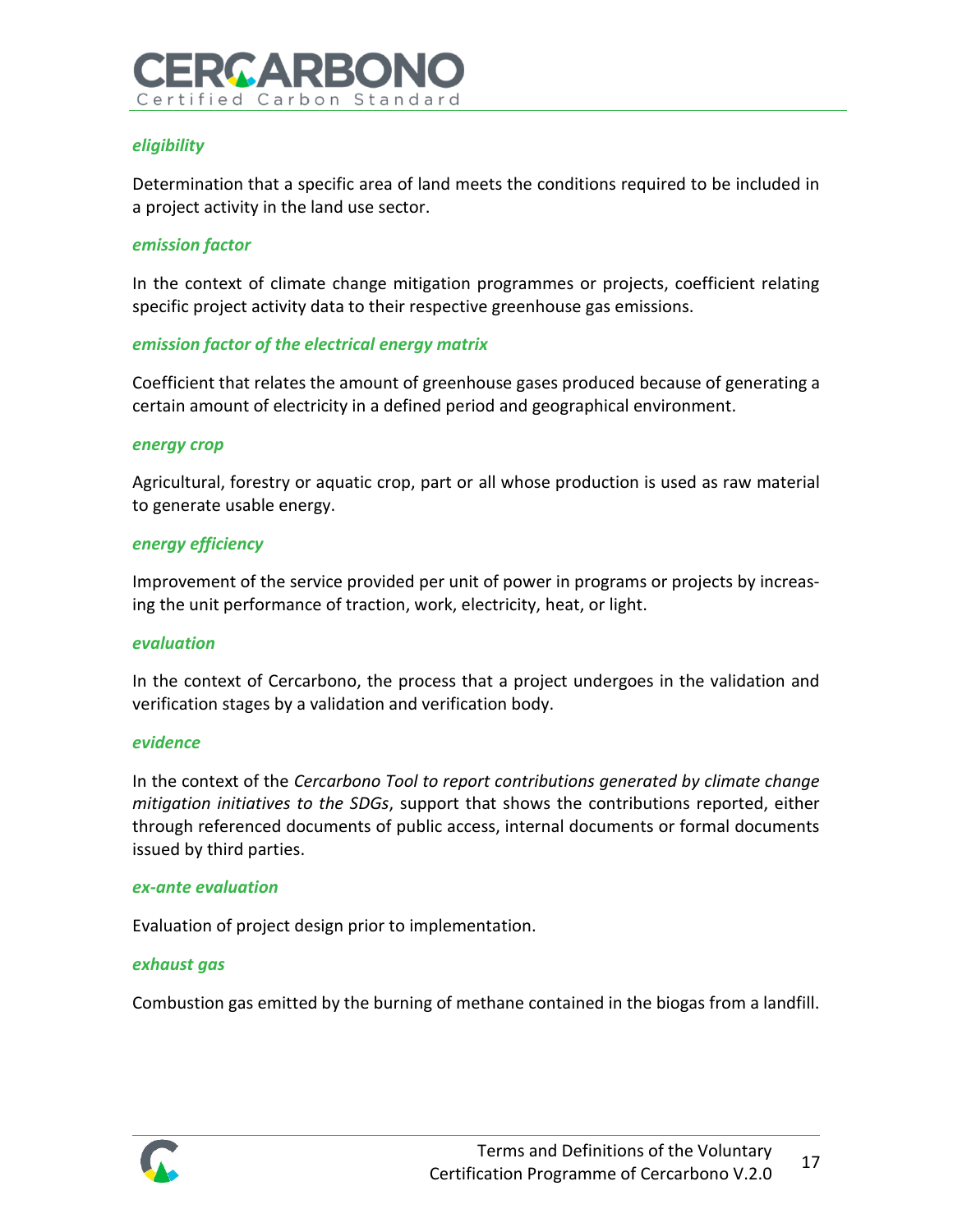

### *ex-post evaluation*

Evaluation of the ongoing implementation of a project and the monitored results of its activities.

#### *external transfer*

Moving a carbon credit from one account in one registry to another registry.

## **F**

## *field*

Natural accumulation of hydrocarbons in the underground, contained in porous or fractured rocks.

## *first of its kind*

In the context of climate change mitigation, a programme or project that due to its characteristics is considered to be new or innovative in a specific geographical area.

### *flare*

Device for burning without energy recovery of volatile organic compounds in exhaust gases.

#### *forest*

Area of land normally permanently covered by trees, according to the parameters of area, tree cover and minimum height of mature trees established by each country before the United Nations Framework Convention on Climate Change.

For reforestation and forest restoration projects, this includes areas that are part of a forest area that are temporarily without standing timber stocks because of human intervention, such as harvesting, or natural causes, but are expected to regain them. For REDD+ projects, this includes areas normally covered by trees that due to human intervention or natural causes have no standing timber stock but are expected to regain it.

## *forest activity*

Set of operations or tasks involved in the management and use of forests.

## *forest degradation*

Persistent reduction in carbon content due to anthropogenic activities in an area that remains in the forest category. In REDD+ projects, in an overlap scenario, for the purposes of the consistency principle, the definition of degradation established by the country in its NREF shall be adopted.

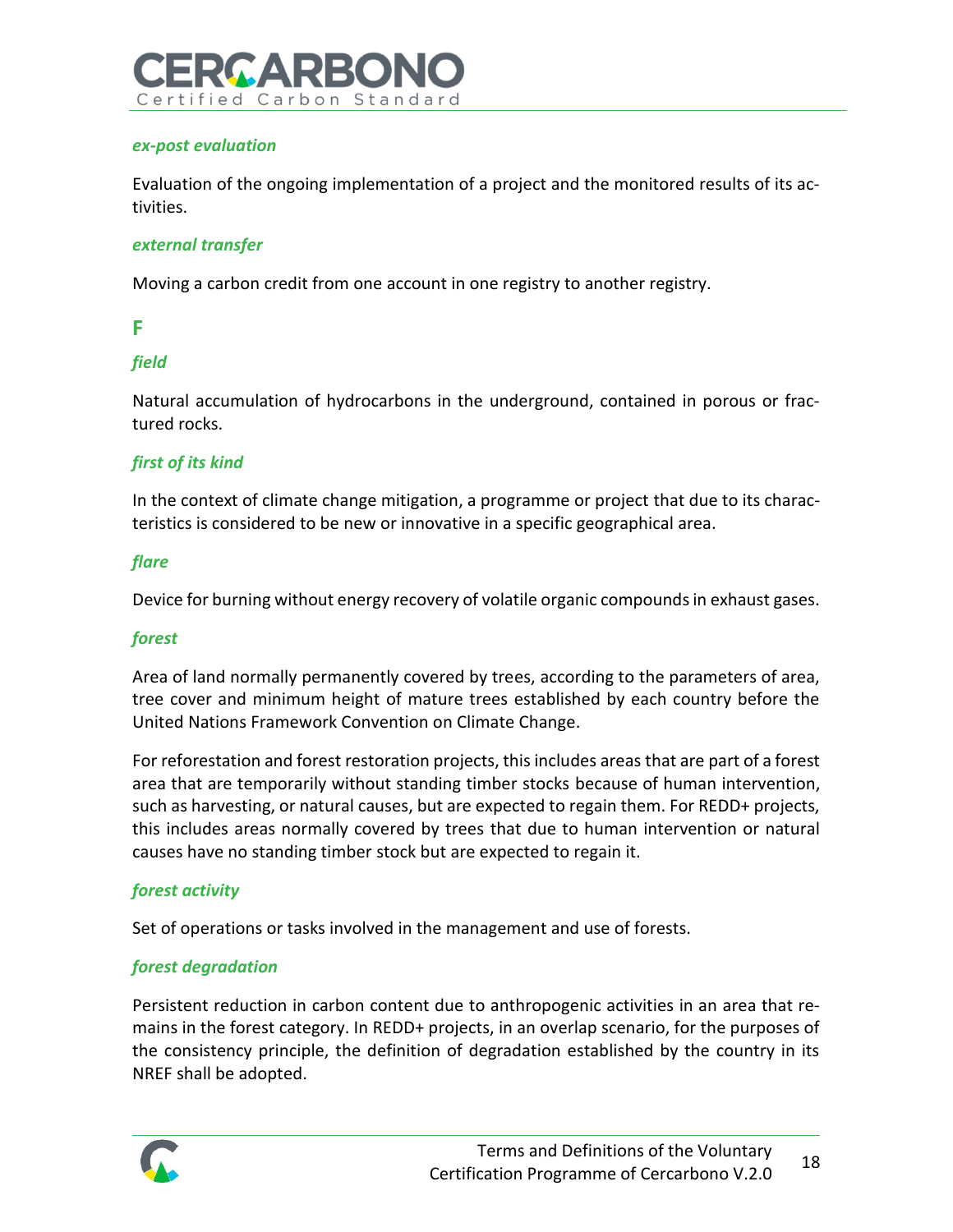

## *Forest Emissions Reference Level*

A set of greenhouse gas emissions in the forestry sector in a specific region or country, over a set period, used as a point of comparison to assess forest emissions avoided through the implementation of activities to reduce emissions from deforestation and forest degradation, through sustainable forest management and the conservation and enhancement of carbon stocks.

## *forest land*

An area of land with a minimum size equal to the definition of forest adopted by the country under the United Nations Framework Convention on Climate Change and with no restrictions on forest use.

### *forest plantation*

Land on which trees are grown to produce timber or other forest products, with a design that has the potential to meet the forest definition of the country in which the crop is located.

### *forest suitability area*

Extent of land (continuous or discrete) whose vocation is to have forest, located within the reference area whose optimal use, because of its biophysical characteristics, is the conservation of forests or the establishment of forest restoration processes.

#### *fossil energy source*

Substance of organic origin or a remnant of an organism belonging to another geological era, such as oil, coal, and natural gas, that can be used to obtain energy.

## *fossil fuel*

Fuel formed from the refining or processing of materials extracted from underground. These materials result from the action of specific geological conditions on organic remains over millions of years. Includes liquid fuels (crude oil and petroleum products), solid fuels (coal and coal products) and natural gas.

## *fuel change efficiency*

Lower greenhouse gas-emitting fuel switching for optimal automotive fleet function, including electric, hydrogen, hybrid, natural gas, Liquefied Petroleum Gases (LPG), biodiesel, or bioethanol sources or supply.

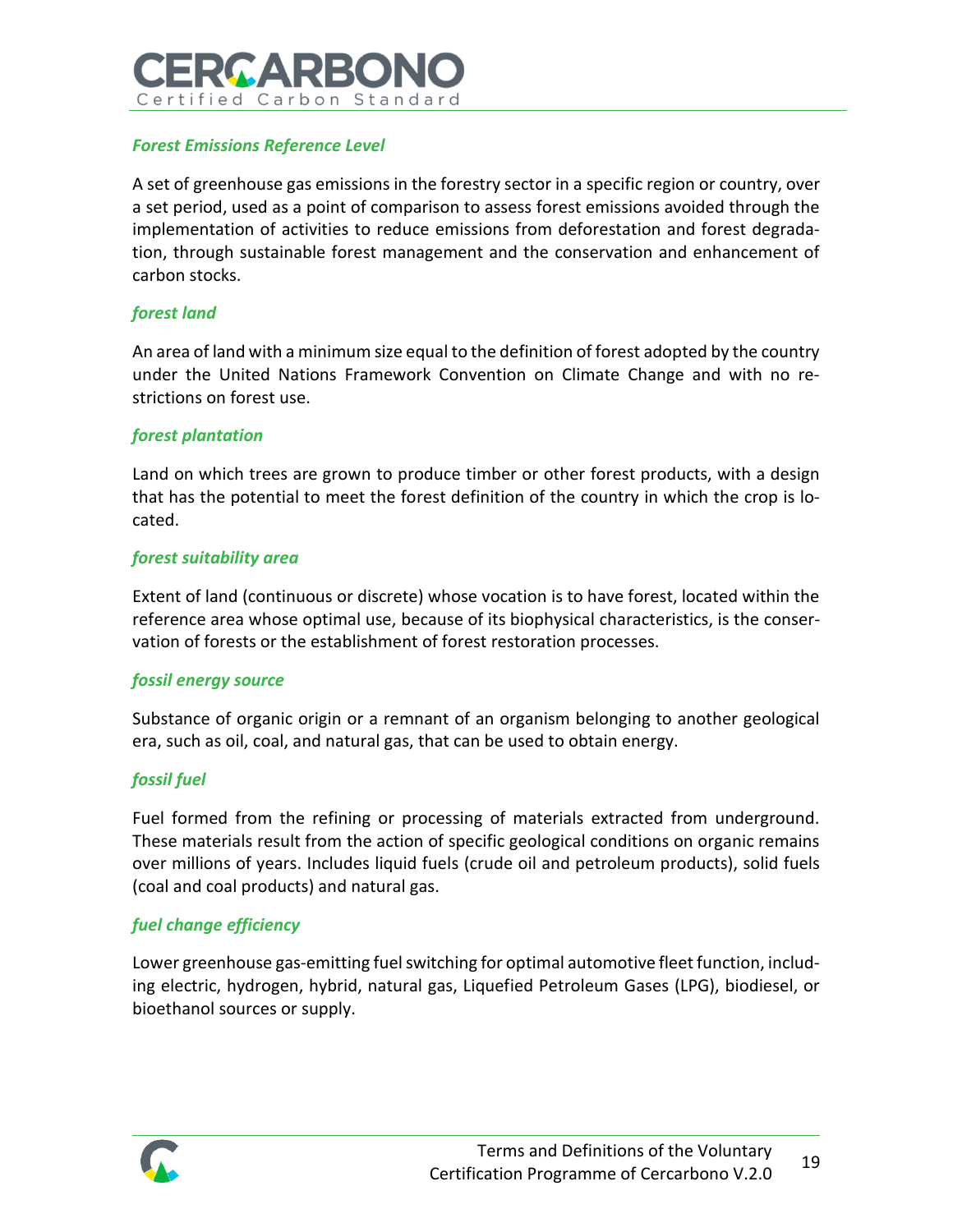# 20 A R R Certified Carbon Standard

## *fuel efficiency per trip*

Ratio between the distance a vehicle can travel, and the fuel consumption required to travel that distance. This relationship may not be constant, depending on the individual's driving habits, the characteristics of the vehicle, the topographical and climatic conditions of the place where it is driven, among others.

## *fugitive fuel emission*

Emission from accidental discharges, equipment leaks, evaporation losses or accidental discharges or during filling, flaring, pipeline leaks, storage losses, venting or any other direct emissions, except those from fuel use.

## **G**

## *gasification*

Process of thermal decomposition of organic compounds at high temperatures (over 800 °C). Gasification converts organic compounds of both biogenic and fossil origin into fuel gas.

## *general account user*

In the context of Cercarbono and EcoRegistry, user type in charge of project registration and carbon credit retirement. This type of user can send and receive carbon credit transfers.

## *geothermal energy*

Energy obtained from subsurface heat to generate electricity or for use in thermal energy applications, particularly heating or cooling. Geothermal projects may include the development of power plants, plants, or facilities with high-temperature steam harnessing at any level of reservoir depth.

## *global warming potential*

Value that makes it possible to compare the relative effect of the different greenhouse gases, in relation to the greenhouse effect caused by  $CO<sub>2</sub>$ .

#### *governance*

All processes of interaction whether through the laws, rules, power or language of an organised society over a social system, carried out by the government of a state, by a market or by a network.

#### *grassland*

Extension of land covered mainly with herbs, grasses, and other smaller species. Grasslands can be natural or man-made.

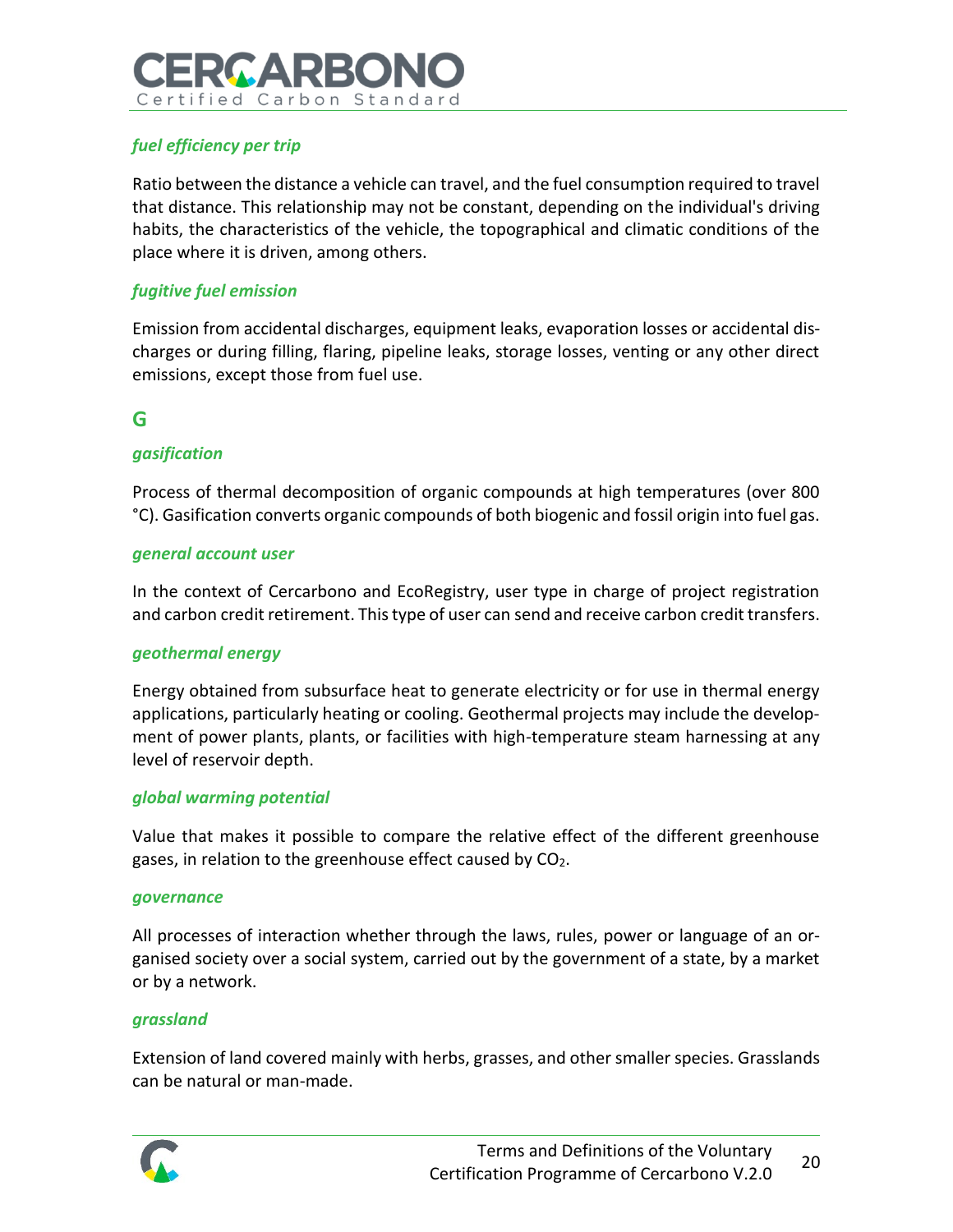# IN A PR Certified Carbon Standard

## *greenhouse gas*

A gaseous constituent of the atmosphere, both natural and anthropogenic, that absorbs and emits radiation at specific wavelengths within the spectrum of infrared radiation emitted by the Earth's surface, the atmosphere and clouds, a property that causes the greenhouse effect. The main GHGs are carbon dioxide (CO<sub>2</sub>), nitrous oxide (N<sub>2</sub>O), methane (CH<sub>4</sub>) and ozone  $(O_3)$ .

### *greenhouse gas emissions*

Release of greenhouse gases into the atmosphere from sources or reservoirs.

## *greenhouse gas information system*

A set of standards, processes, and procedures for establishing, managing, maintaining, and recording information on greenhouse gas fluxes in a climate change mitigation programme or project.

#### *greenhouse gas removal*

The process by which a quantity of greenhouse gases is removed from the atmosphere and stored in a pool for a specified period.

### *greenhouse gas storage*

Process to retain greenhouse gases in pools so that they do not reach the atmosphere.

#### *grouped programme*

Climate change mitigation programme structured to allow for the addition of one or more instances of mitigation activity or its expansion following validation.

## *grouped project*

In the context of climate change mitigation projects, an initiative implemented under one or more methodologies in the same sector, focused on the removal, reduction, avoidance, displacement, or destruction of greenhouse gas emissions in a specific area or facility and period, which is structured to allow for the addition of one or more instances of the mitigation activity or its extension after validation.

## **H**

## *historical reference period*

In REDD+ projects, the range of years prior to the start of the project in which the trend of deforestation and forest degradation processes is measured, as a basis for estimating future deforestation (and if applicable, forest degradation) data.

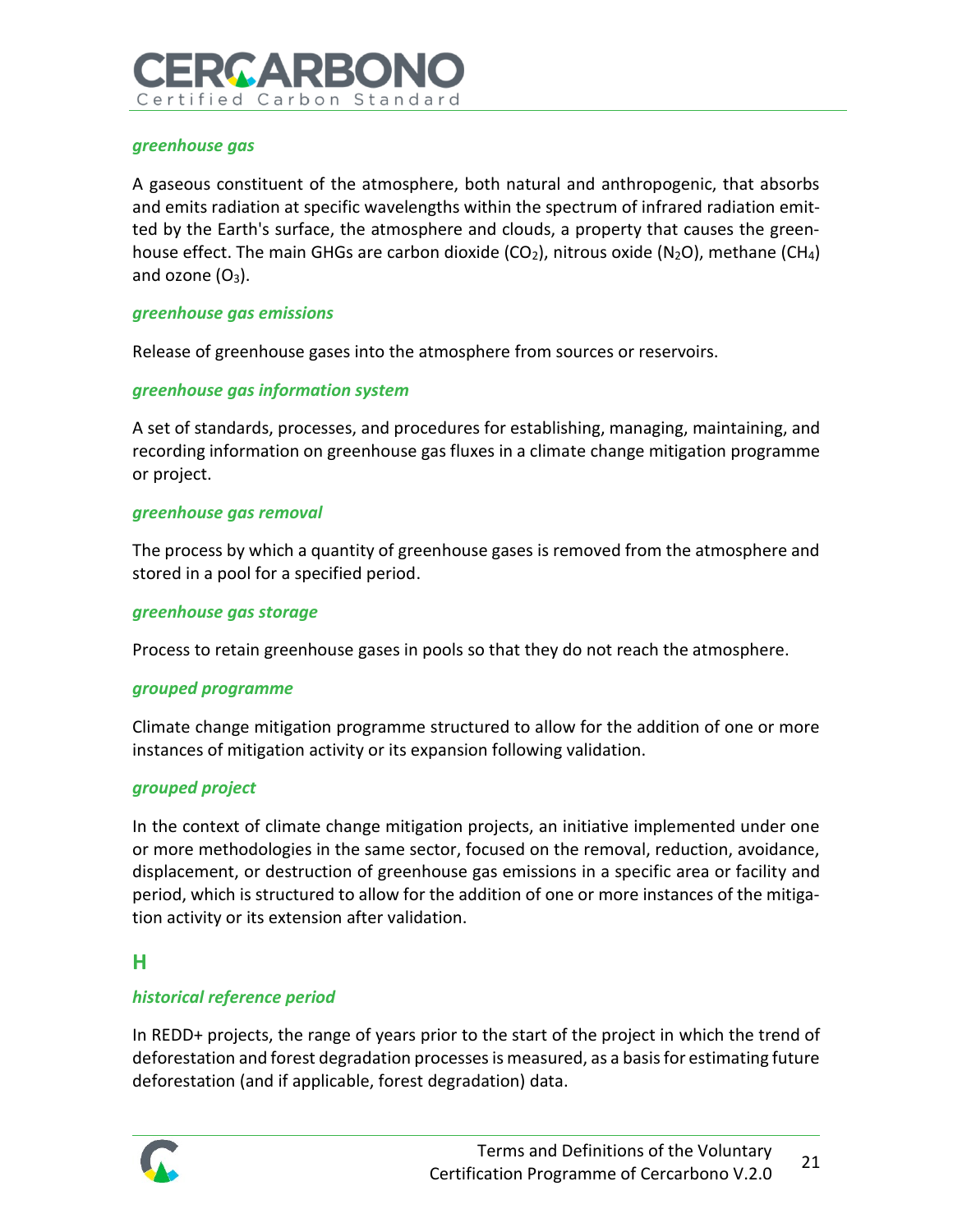

## *hybrid vehicle*

A means of automotive transportation that combines an internal combustion engine and one or more electric motors.

## *hydroelectric energy*

Energy generated from the potential energy of a body of water in dams with reservoirs, along a river or in the middle of a stream.

### **I**

## *indirect emission*

In the context of climate change mitigation, release of greenhouse gas emissions into the atmosphere because of the activities of a specific sector, scenario, project, or process, but occurring at sources owned or controlled by others.

## *individual carbon buffer*

Variable, risk-based percentage of greenhouse gas removals or greenhouse gas emission reductions that are removed (and therefore not issued as credits) from each land-use-related programme or project and left as an individual guarantee of the permanence of the initiative's removals or reductions in the long term and that can be released as credits in performance-based verifications.

## *information and communication technologies*

A set of technologies that emphasise the role of unified communications, the integration of telecommunications and computers, the necessary software, storage, and audio-visual systems that enable users to access, store, transmit and manipulate information through different media, such as smartphones, handheld devices, computers, drones, video cameras, wearable technology, and artificial intelligence.

## *installed capacity*

Production potential or maximum volume of production that a particular company or facility can achieve using certain resources and during a certain period.

#### *instance*

In the context of climate change mitigation programmes or projects, each occurrence in which areas, modules, production units or participants are added to one of these programmes or projects.

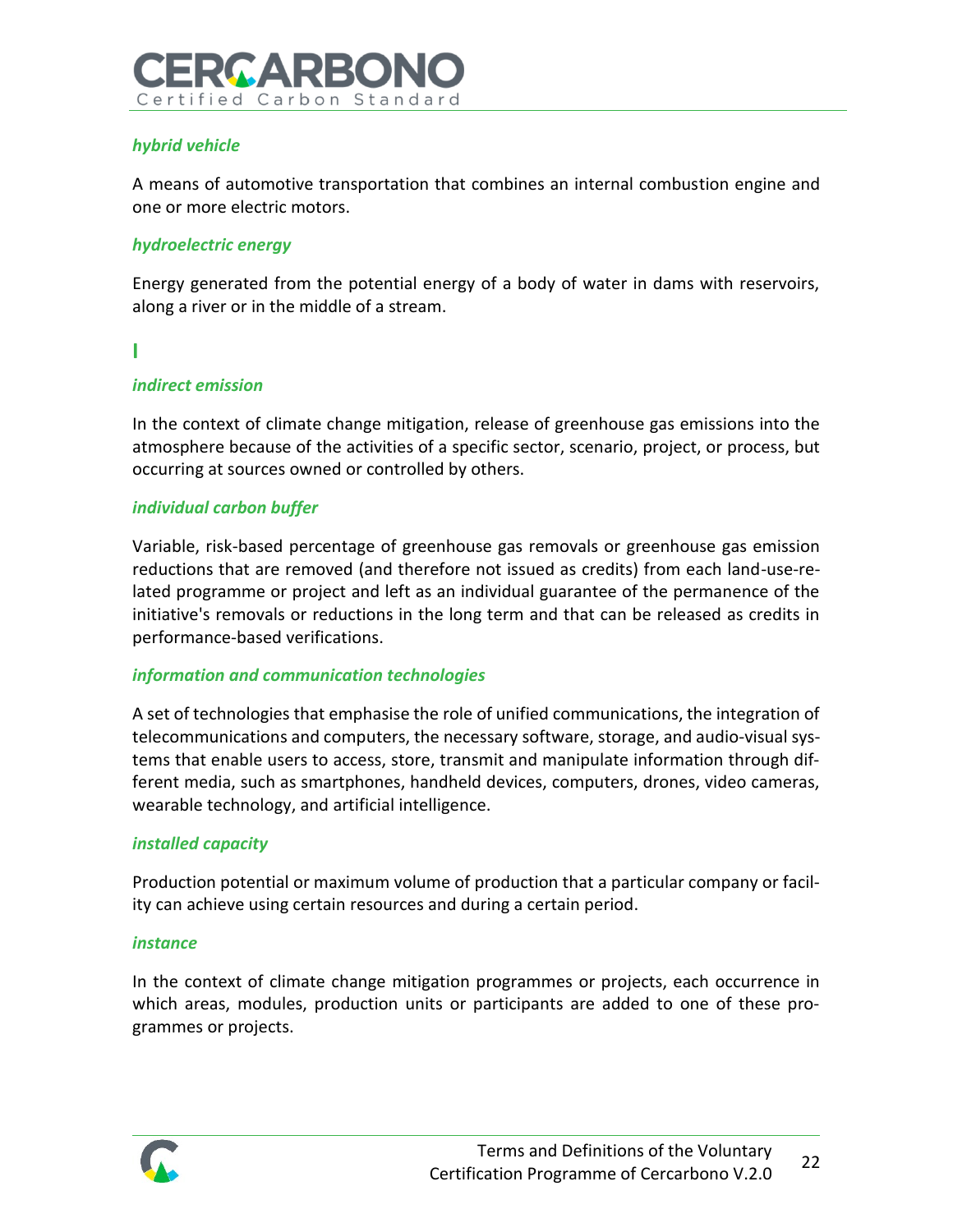# PG A PR Certified Carbon Standard

## *interconnected power grid*

An electricity grid that interconnects several micro-grids or several energy producers with the consumers of energy, through a complex system of grids, substations, and other components, and which therefore has a greater back-up to meet the demand for electricity. (See definition of *National Interconnected System*).

## *Interconnected Zone*

In different countries, it refers to the set of municipalities, townships, localities, and hamlets connected to the National Interconnected System.

## *interested party*

In the context of climate change mitigation programmes and projects, a person or organisation that may affect, be involved in, or be perceived to be involved in or affected by a project decision or action.

## *inventory*

In the context of climate change mitigation, a record of the quantification of a project's greenhouse gases, including the emission sources that generate them.

## **K**

## *kiln*

In the context of the Cercarbono cement industry methodology, a tubular heating apparatus used in the production of clinker, which reaches temperatures of more than 1200 °C.

## *kiln feed*

In industry projects, use of raw materials, often processed as concrete, that feed into a preheater or directly into the kiln system. The kiln feed often contains a certain amount of recycled dust that is returned from the preheater or kiln system (see also "dust return").

## *kiln fuel*

Raw material that feeds a kiln system, along with the other raw materials that are used for drying or processing for clinker production.

## **L**

## *land use*

Anthropogenic actions, activities, and interventions on a certain type of surface to produce, modify or maintain it. In the context of Cercarbono, the term "land use" is used to indicate the category that groups together the forestry and agricultural sectoral areas.

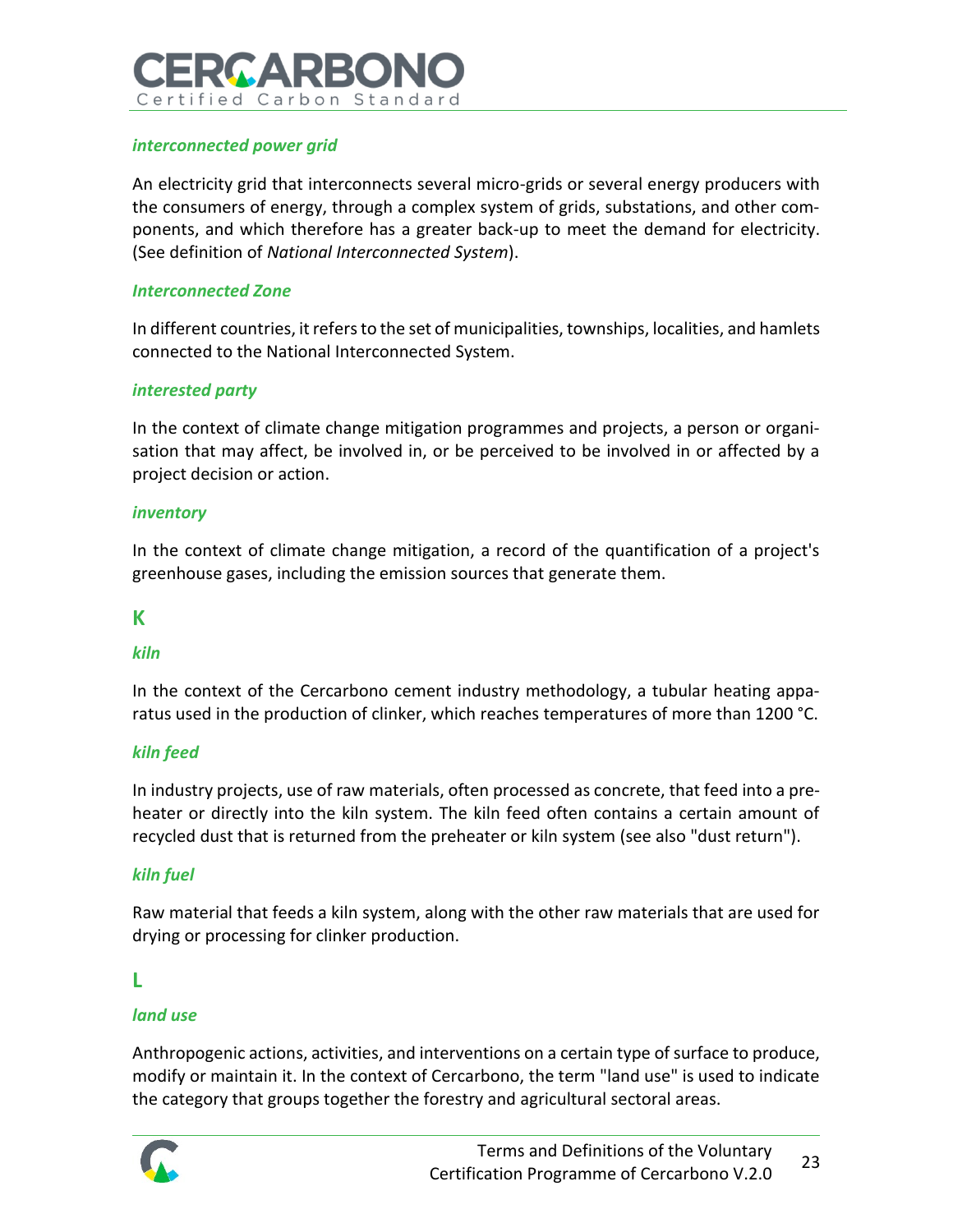

## *landfill*

Space where the solid waste of a city or community is deposited after having received certain treatments.

## *landfill gas*

Gas generated by the decomposition of solid waste. It consists mainly of  $CH_4$ ,  $CO_2$  and small fractions of ammonia and hydrogen sulphide.

### *leakage*

Any increase in greenhouse gas emissions from emission sources outside the climate change mitigation project area, relative to the baseline scenario, because of project activities.

#### *leakage management area*

In REDD+ projects, extension within the reference area, but outside the project area, in which activities associated with the project are established to control leakage.

### *level of assurance*

The level of detail that a Validation and Verification Body uses to determine whether there are errors, omissions, underestimates, overestimates or misinterpretations in the validation or verification process of a greenhouse gas mitigation project.

## *level of service*

Performance indicator that reflects the conditions under which a specific transport service, whether passenger, animal, freight, or mixed, is being provided. In general, the level of service responds to the number of passengers or volume units of animals or cargo being transported, in a specific time, under certain operating conditions.

## *liquefied petroleum gas*

Natural gas mixture composed primarily of ethane, propane, and butane, with small amounts of pentane plus (C5+) in any combination.

#### *litter*

Non-living biomass of small size in various stages of decomposition, above mineral or organic soil, including living fine roots smaller than the diameter threshold for below-ground biomass and humic and humic layers.

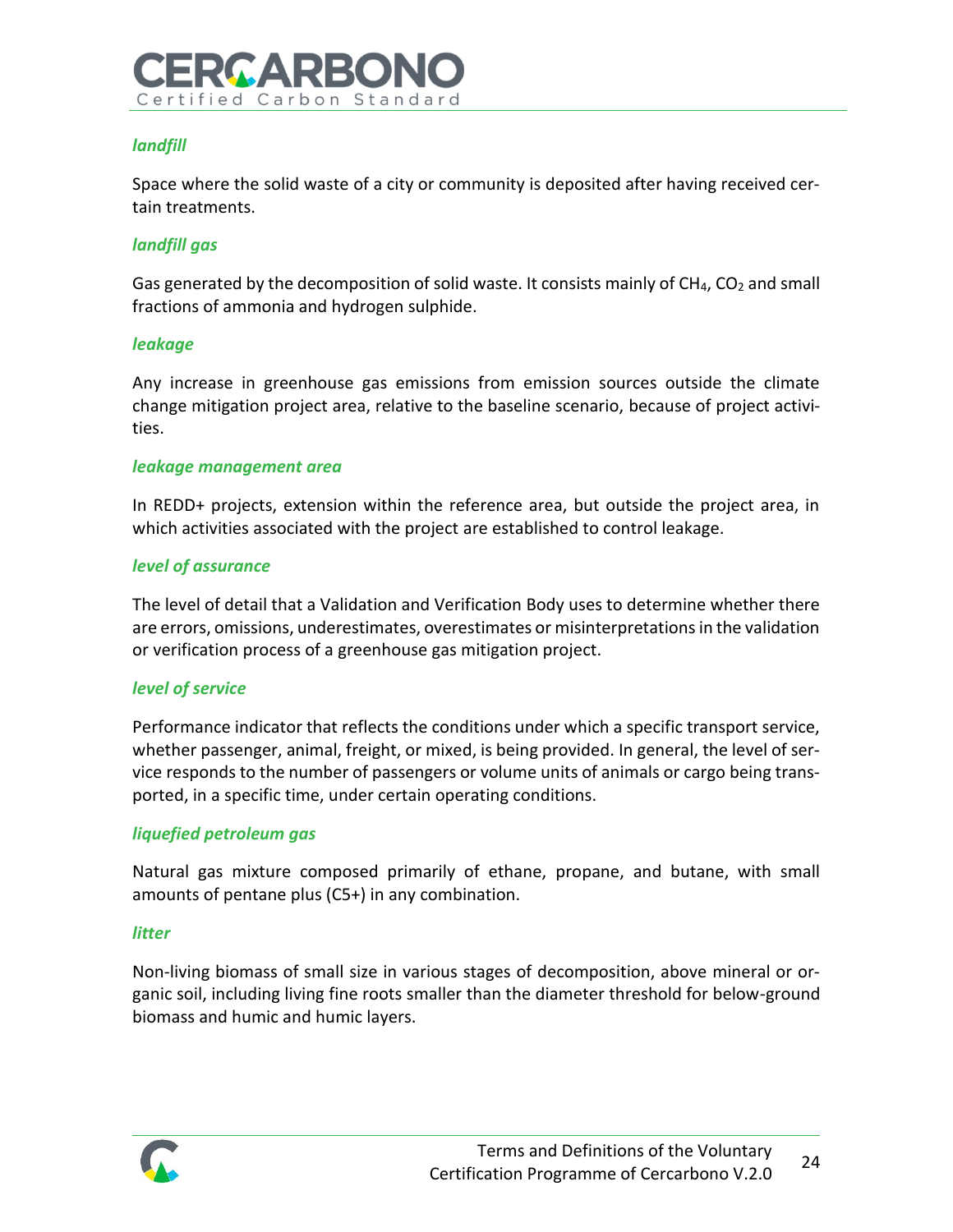# IN A PIEC Certified Carbon Standard

## *low carbon fossil fuel*

A type of fossil fuel that has not been used in the project plant during the last three years prior to the start of the project activity, and that has a lower  $CO<sub>2</sub>$  emission factor and calorific value than any type of fossil fuel that has been used in that plant.

### *low-emission energy*

Fuel or energy source that produces greenhouse gas and particulate matter emissions under limits established by a standard for this purpose.

## **M**

### *managed landfill*

Type of landfill that has controlled waste disposal, where waste is directed to specific deposition areas, with a level of collection control and a level of fire control and that includes at least one of the following: (i) cover material, (ii) mechanical compaction and (iii) waste levelling. In the context of Cercarbono, a landfill that does not meet this definition is considered an unmanaged landfill.

#### *mangrove*

Land that in the tropical zone is covered with water by the tides, full of estuaries that cut through it forming many low islands, where the trees that live in the saltwater grow.

#### *marketer user*

In the context of Cercarbono, type of user established by opening an account in EcoRegistry, who has the power to buy or sell carbon credits.

#### *mass transit vehicle*

A motor vehicle for mass public passenger transportation, whose circulation is done through exclusive lanes and special infrastructure for passenger access.

#### *material error or discrepancy*

Individual error or set of actual errors, omissions, or distortions in the quantification of greenhouse gases in climate change mitigation programmes or projects, which results in an erroneous reported quantity and whose value generates a change in the emissions result.

#### *materiality*

In the context of the Cercarbono's Tool to Report SDGs Contributions, components of sustainable development, represented by the SDGs, whose probability of being impacted positively or negatively by project activities is reasonably high.

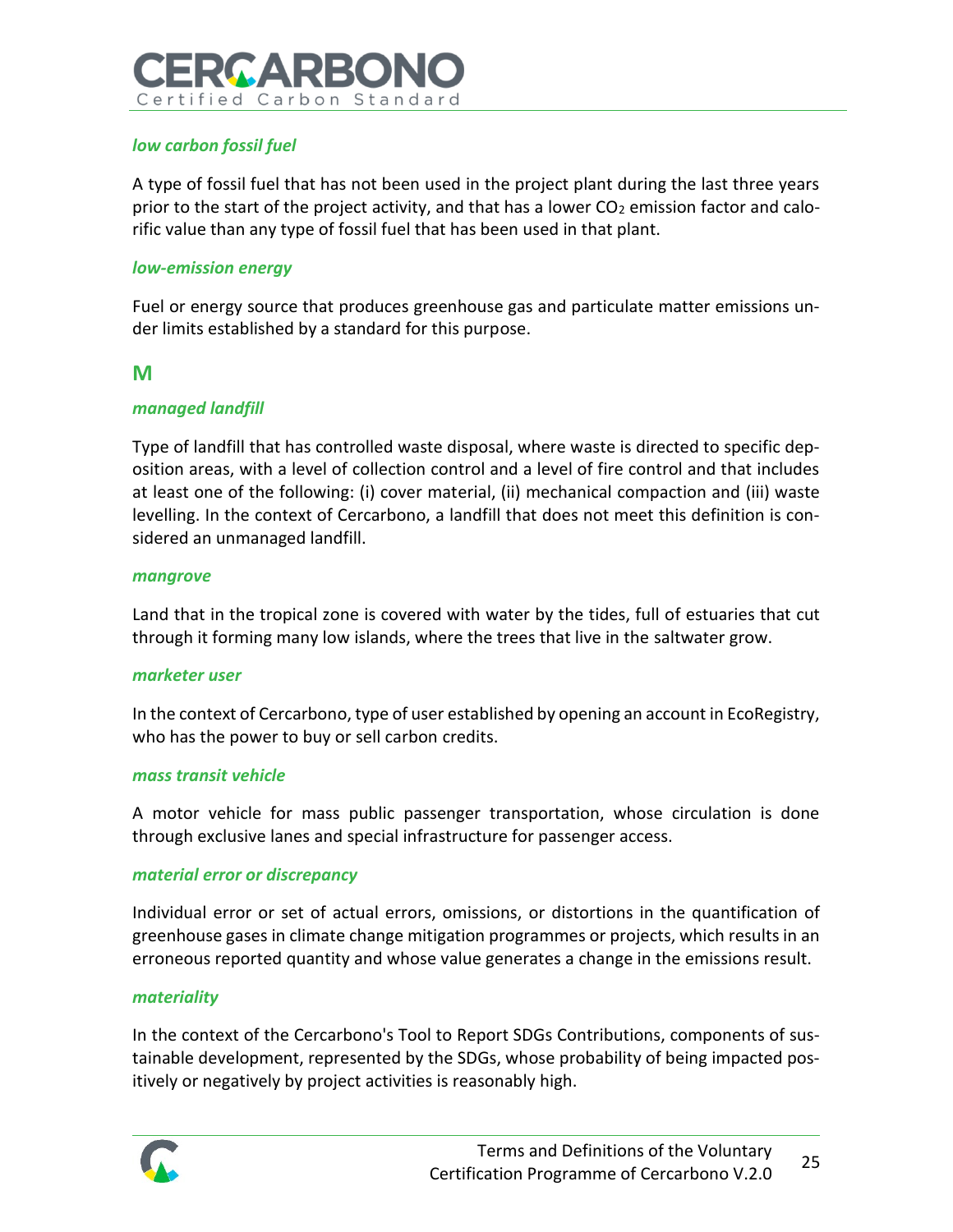# IN A PR Certified Carbon Standard

## *methodological reconstruction*

In REDD+ projects, calculation of expected greenhouse gas emissions in the project area, in the reference area and in each segment with overlap, consistently using the variables used in a national reference level, as a minimum: the definition of forest, emission factors by forest type, historical data of the activity and its method of estimating emissions and their projection over time.

### *methodological tool*

In the context of climate change mitigation projects, a type of module used by a methodology that provides a procedure to perform a specific analysis.

#### *methodology*

A specific set of criteria and procedures that apply to specific greenhouse gas mitigation activities to quantify, ex-ante and ex-post, the net removal, reduction, avoidance, displacement, or destruction of greenhouse gas emissions and specify monitoring procedures and other relevant aspects for carbon credit issuance purposes.

#### *microbus*

Vehicle used to transport people with a capacity of 10 to 19 passengers, used for the provision of urban and interurban passenger transport services.

#### *mode shift*

Variation in the distribution of the use of different modes of transport for efficient and sustainable mobility.

#### *monitoring*

A set of measurement and control activities that make it possible to quantify and verifiably record all the technical aspects of the project, especially those related to the flow of greenhouse gases during its implementation.

#### *monitoring report*

Document describing how the project has been implemented in accordance with its validated project description document and recording data to enable the assessment of greenhouse gas emission removals or reductions generated by the climate change mitigation project over a specific period, in accordance with the monitoring plan set out in the project description document.

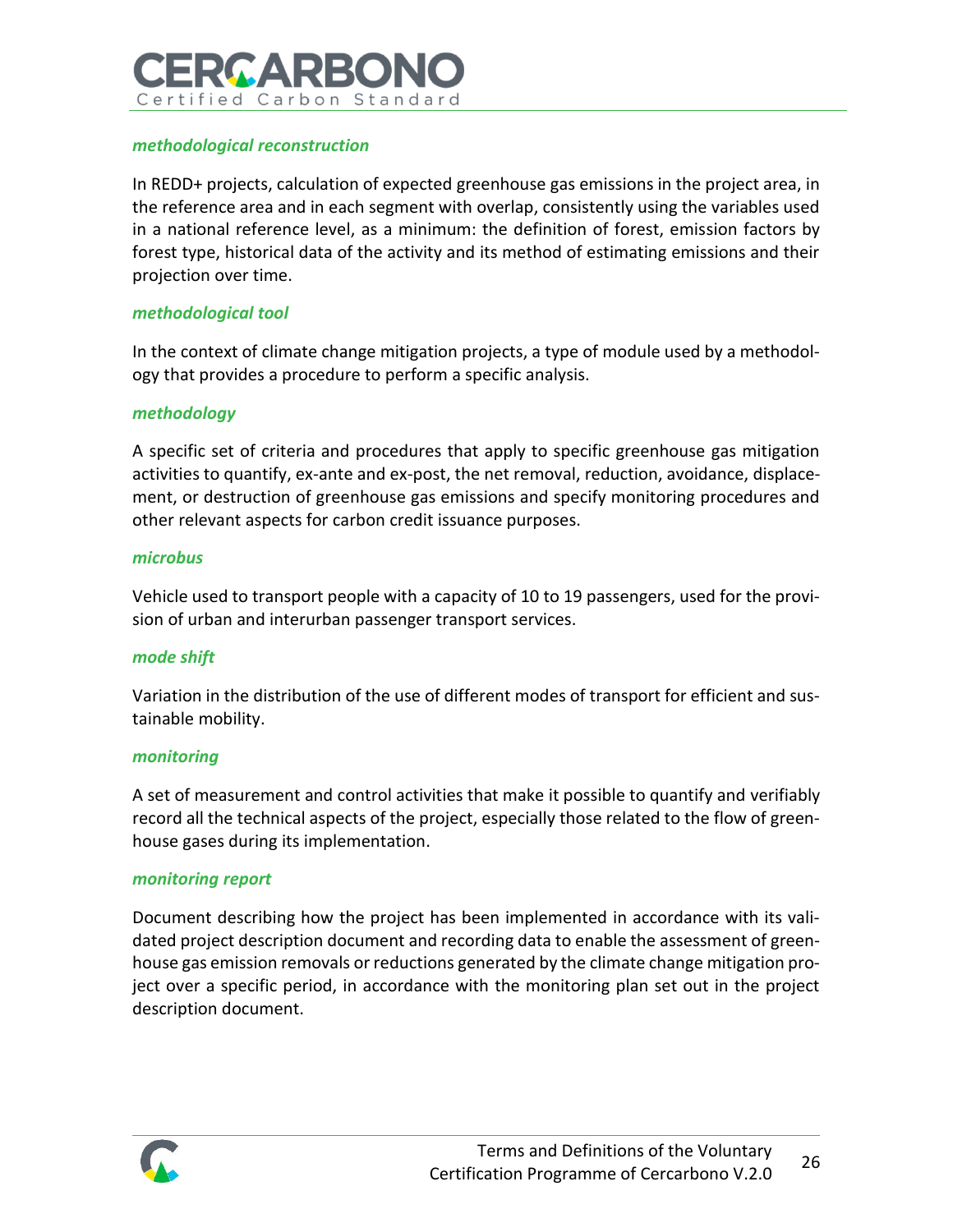

## **N**

## *national circumstances*

A specific country context in which a certain parameter or variable is analysed to assign it a justified value.

### *National Interconnected System*

An electrical network made up of a majority set of power transmission lines and substations present in a country to transport energy from generation plants to areas (cities, peripheral areas, towns, communities, etc.) where the populations where it is consumed are established.

### *natural forest regeneration*

Forest restoration by entirely wild means or assisted by human intervention in activities such as soil scarification, wildlife protection fencing or fencing to prevent grazing by domestic animals. Action contemplated within the REDD+ activity of increasing forest carbon stocks.

#### *natural gas*

A naturally occurring hydrocarbon mixture of light gases, containing mainly methane, usually varying amounts of other alkanes, and sometimes a small percentage of carbon dioxide, nitrogen, hydrogen sulphide or helium.

#### *net electric power generation*

The difference between the total amount of electrical energy generated by the plant and the sum of the self-consumption of the facility for its operation (also known as parasitic load). Net electrical energy is the energy supplied to the electricity system.

## *no carbon taxation*

Rule establishing a provision on the conditions under which the carbon tax does not apply (Colombia).

#### *non-compliance*

In the context of Cercarbono, non-compliance by a climate change mitigation initiative to be validated or verified with a specific procedure or requirement related to the validation or verification of a project, as established in the protocol and other regulatory documents of the program, as well as in the methodology and tools applicable to the project.

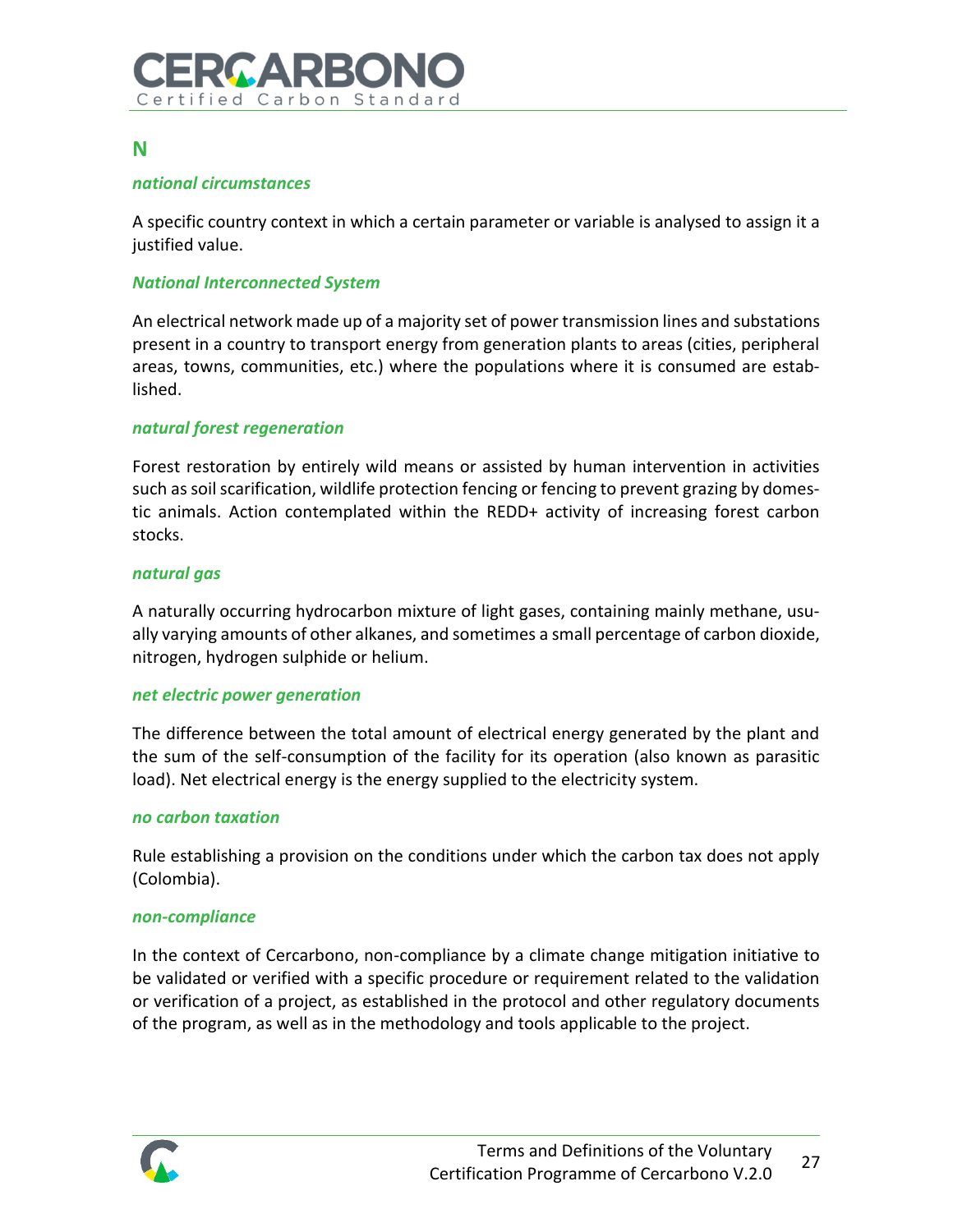

#### *non-forest*

In the context of projects related to land uses for climate change mitigation, an area that does not meet the definition of forest according to national parameters.

#### *non-interconnected or isolated power grid*

In some countries, a power grid with a smaller installed capacity than the National Interconnected System, which is isolated, i.e., not connected to another electricity grid. It usually serves only a few specific industrial or commercial users and some small communities (usually far from large cities).

#### *Non-Interconnected Zone*

In different countries, it refers to a subdivision of the national territory (municipality, locality, or hamlet) not connected to the National Interconnected System.

#### *non-permanence*

In the context of climate change mitigation, the temporary or reversible nature of greenhouse gas emission reductions achieved by a greenhouse gas removal project.

## **O**

#### *ocean current energy*

Energy obtained from the movement of water in the oceans. Marine current projects may consist of the development of power plants, plants or facilities using any type of technological device and current energy density.

#### *official service vehicle*

Means of automotive transport destined to the service of public entities.

#### *offset mechanism*

In the context of climate change mitigation, a system designed to offset the greenhouse gas emissions of a person, entity or project by financing activities that remove, reduce, avoid, avoid, displace, or destroy such emissions.

#### *open flare*

Device in which the waste gas is burned in an open-air nozzle, with or without the aid of auxiliary fluid or a flare with a vertical cylindrical or rectilinear enclosure, for which the flame enclosure is less than twice the diameter of the enclosure.

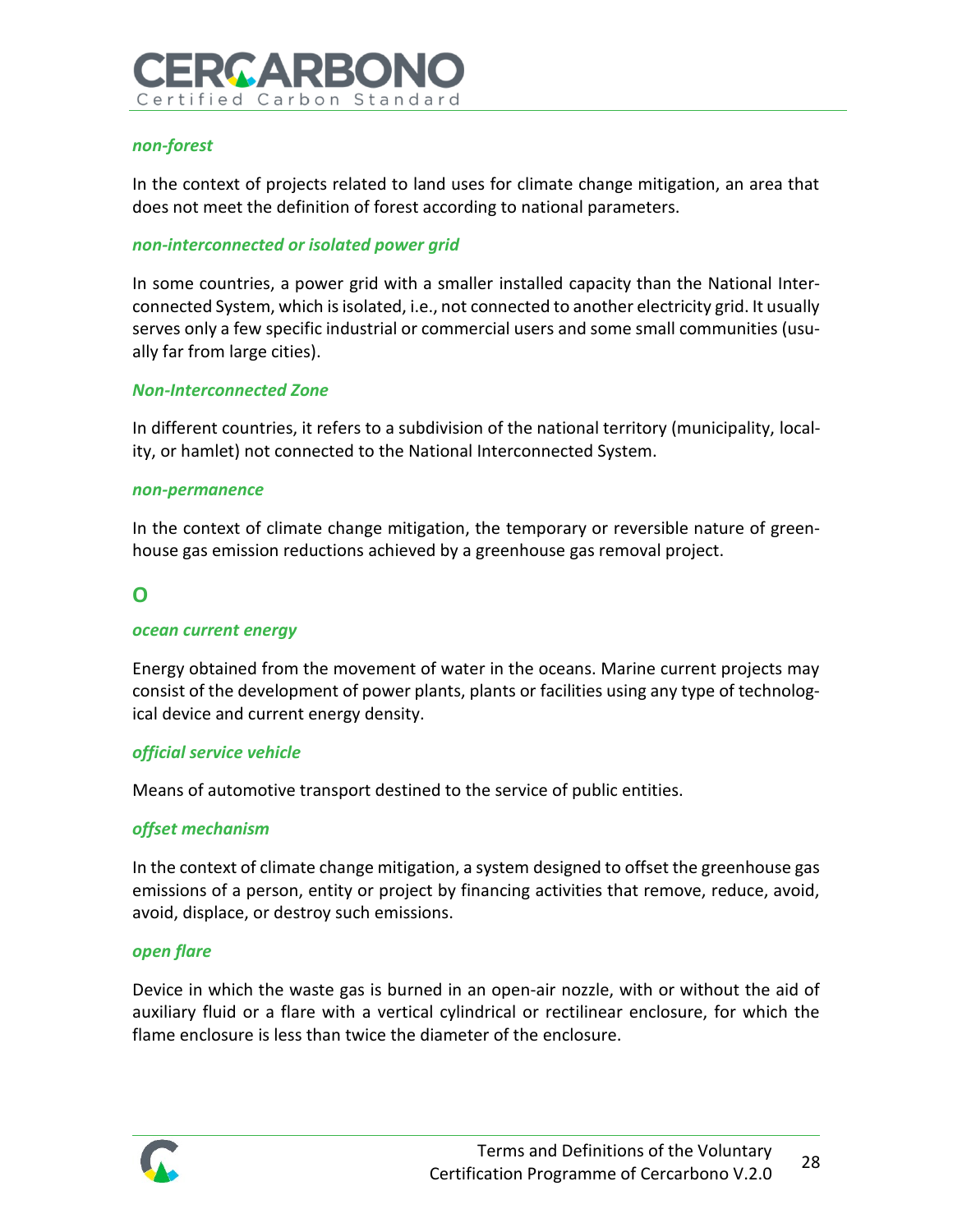# IMA PEO Certified Carbon Standard

#### *overlap*

In the context of REDD+ projects, a circumstance in which the baseline scenario of a project overlaps with an official reference level under a results-based payment program or another REDD+ project, partially or totally, in the variables of area, activities or crediting period.

### *overlap between a REDD+ project and a NREF*

Circumstance in which the baseline scenario of a REDD+ project overlaps with an NREF under a results-based payment program or another REDD+ project, partially or totally, in the variables of area, REDD+ activities or crediting period. Therefore, compatible, or non-compatible overlaps may occur. The first case occurs when there is an overlap in the area (partial or total) and the second case occurs when there is an overlap in the three variables mentioned.

### *ownership*

Ownership of something legally recognised.

## **P**

### *passenger transportation service*

Activity offered to third parties for the mobilisation of people from one site to another, in public service motor vehicles.

## *pick-up truck*

Motor vehicle used to transport people in the cab and cargo in the flatbed.

## *plot (measurement)*

In land use projects, a small portion of land used to make measurements for statistical and modelling purposes.

## *pooled carbon buffer*

Fixed percentage of greenhouse gas emissions removal or reduction that is retained (and therefore not issued as carbon credits) from all land use-related programmes and projects and left as a guarantee of the long-term permanence of removals or reductions.

#### *potential leakage area*

In REDD+ projects, extent within the reference area, but outside the project area, where displacement of deforestation and (if applicable) forest carbon degradation activities would occur.

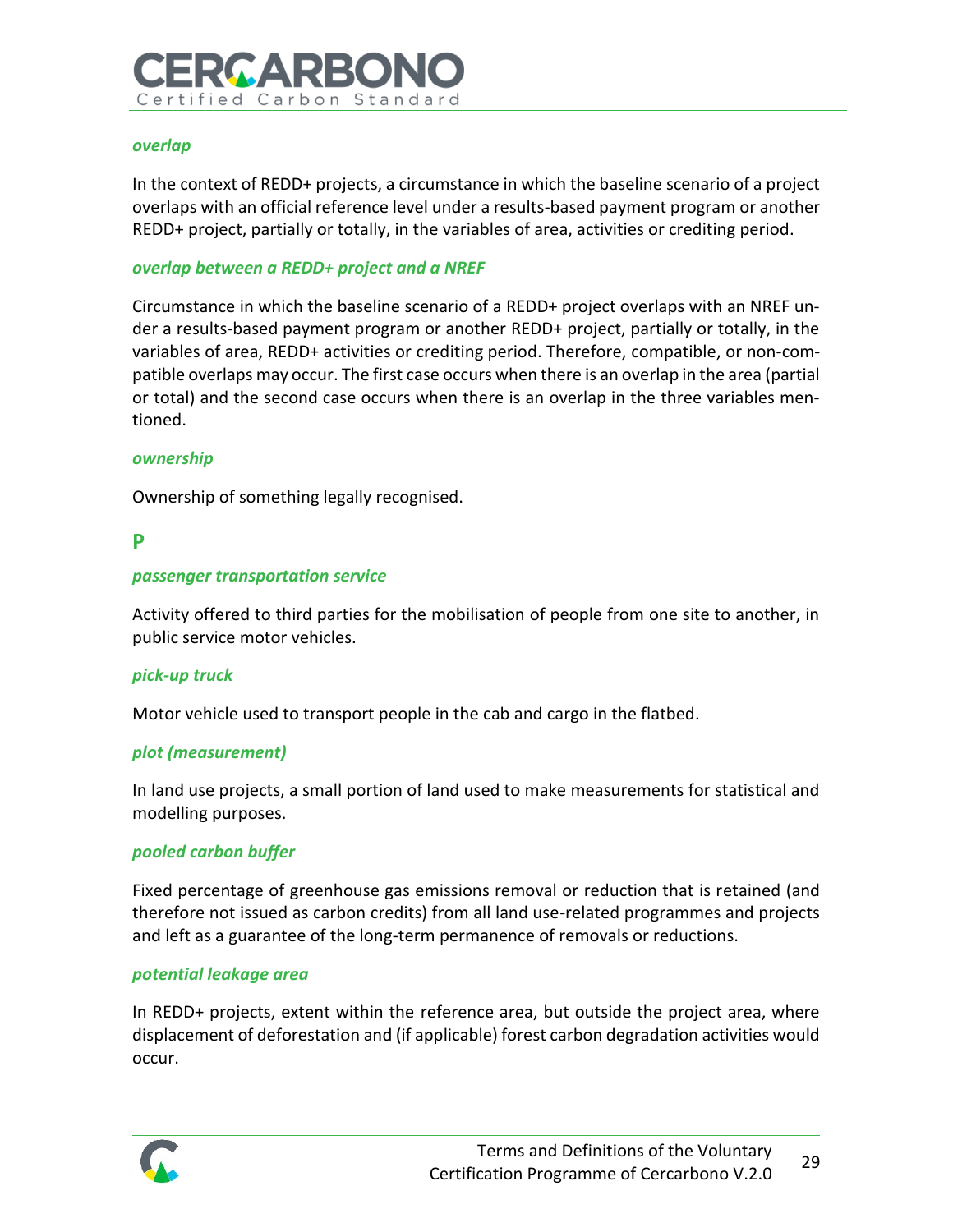# 20 A P.R Certified Carbon Standard

## *potentially significant emission*

Emission that may eventually, under certain circumstances, reach a significant level. Significant are those sources that, added together, equal or exceed 90% of the total (feasibly measured) emissions generated by the project over its period of performance.

#### *power grid*

Electricity supply system to which power plants and many consumers are connected through transmission and distribution lines.

#### *power plant*

A facility that generates electrical power. Several power units at a site comprise a power plant, whereas a power unit is characterised by the fact that it can operate independently of other power units at the same site. When several identical power units (i.e., of the same capacity, age, and efficiency) are installed at a site, they may be considered as a single power unit.

#### *principle*

Rationale or rule that must be met by climate change mitigation projects to obtain real results in the removal, reduction, avoidance, displacement, or destruction of greenhouse gas emissions.

#### *programme activity*

In the context of climate change mitigation, a specific set of technologies, measures, and results (described in one or more methodologies) for a specific sector, which are implemented in a coordinated manner and whose joint objective leads to removals of greenhouse gases or reductions (avoidances, displacements, or destructions) of greenhouse gases emissions by a programme.

#### *project activity*

In the context of climate change mitigation, a specific set of technologies, measures, and results (described in a methodology applied to the project), which alter the conditions identified in the baseline scenario and result in removals of greenhouse gases or reductions (avoidances, displacements, or destructions) of greenhouse gases emissions by a project.

#### *project cycle*

The sequence of phases through which a climate change mitigation programme or project passes, from conception and design to crediting.

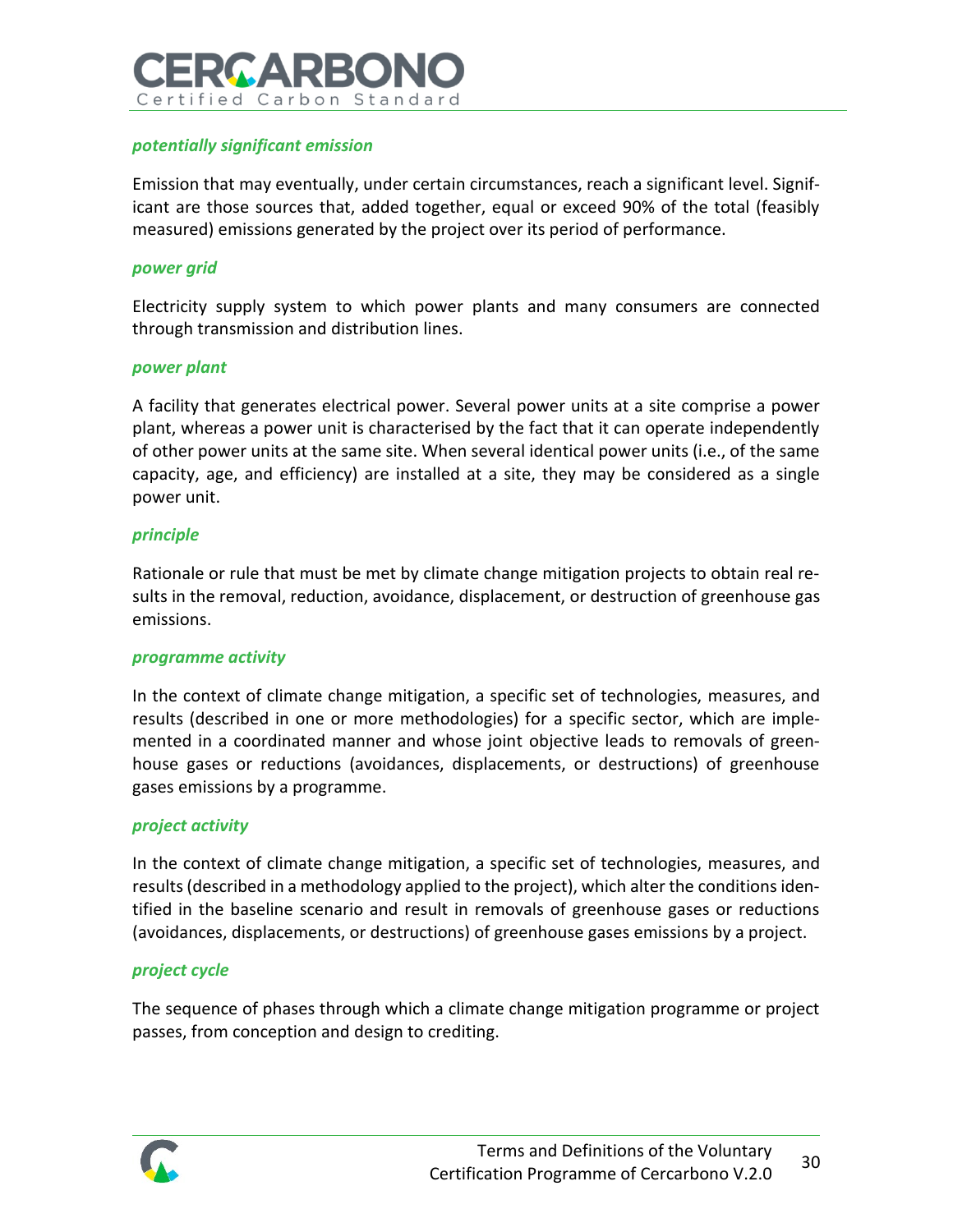# IA A PR Certified Carbon Standard

## *Project Description Document*

In the context of Cercarbono, a document that describes a climate change mitigation project and the ways in which it meets each of the requirements of the Cercarbono Protocol and the methodology used.

#### *project holdership*

Legal right to control and operate the project activity.

### *project limits*

Effective scope of a climate change mitigation project in terms of its location, timing, and sources, which enables the comparative framework of the baseline scenario and GHG removal or reduction, avoidance, displacement, or destruction of greenhouse gas emissions of the project scenario.

#### *project scenario*

Hypothetical reference case that best represents the events or conditions of the planned activities to be implemented as a climate change mitigation project.

### *projection period*

In the context of climate change mitigation projects, the range of years from the expected start date for which calculations and estimates of a project's relevant scenarios are made to estimate in advance its net mitigation potential.

#### *property right*

Legal or customary right of tenure, use, access or management of lands, territories, or resources.

#### *pyroprocessing*

Process in which a material is subjected to high temperatures (typically greater than 800 °C) to obtain a physical or chemical change in the material. Includes processes such as mineral roasting, calcination, and sintering.

## **Q**

## *quicklime production*

The process of obtaining calcium oxide by crushing and calcining limestone in kilns at high temperatures.

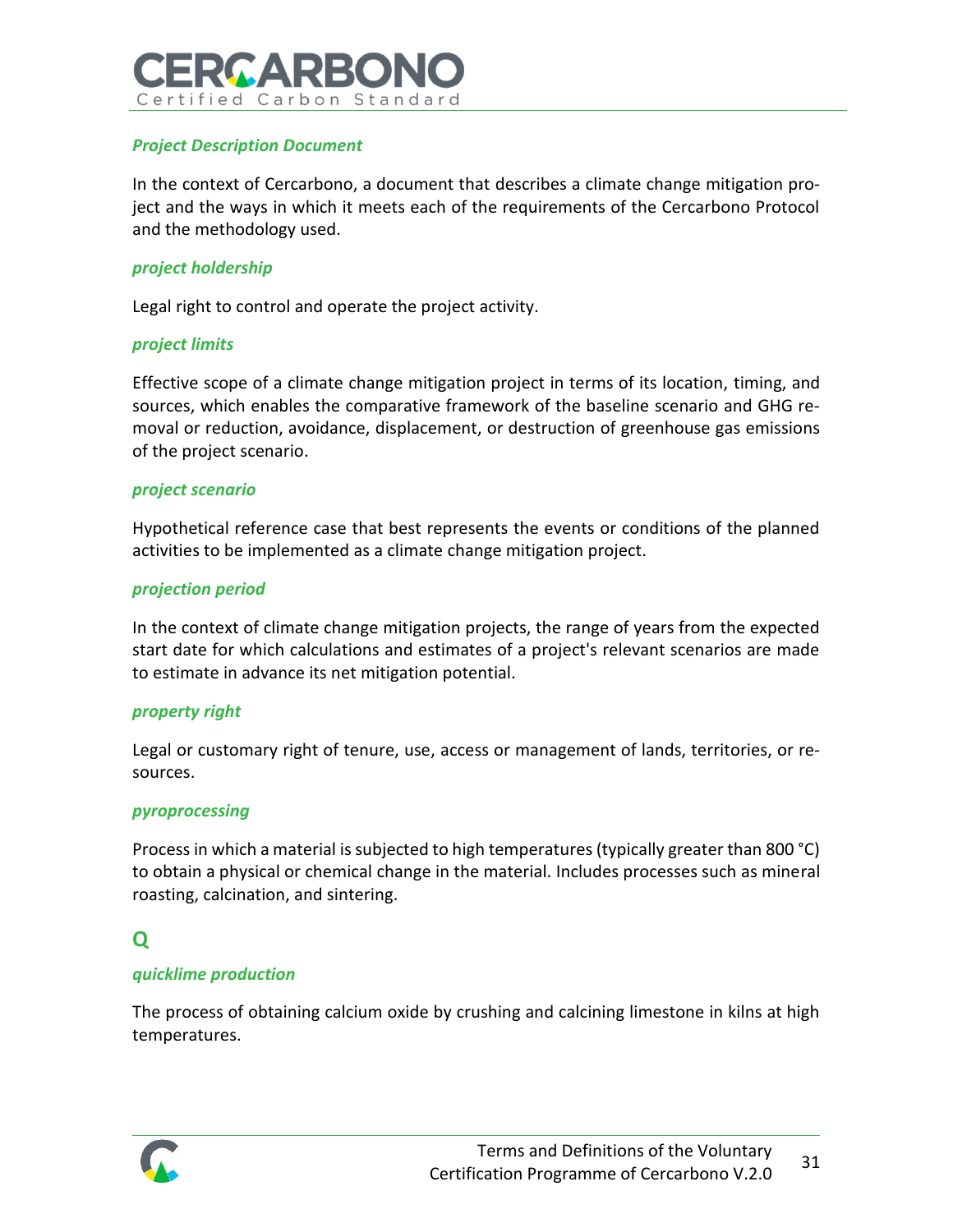## **R**

## *raw material*

An element of natural or artificial origin that is transformed to create a product. In the context of cement industry projects, an element used for the preparation of concrete such as limestone, iron ore or sand.

## *REDD+ activity*

Climate change mitigation activity under the mechanism for Reducing Emissions from Deforestation and Forest Degradation and other actions in this sector (REDD+).

## *Reduction of Emissions from Deforestation and Forest Degradation and other actions in this sector (REDD+)*

Climate change mitigation mechanism through forest management framed by UNFCCC decisions and articulated voluntary rules, which aims to remove and reduce GHG emissions through the implementation of activities to reduce emissions from deforestation, degradation, and other forest activities. REDD+ activities included are:

- Reducing emissions from deforestation.
- Reducing emissions from forest degradation.
- Enhancement of forest carbon stocks.
- Sustainable forest management.
- Conservation of forest carbon stocks.

## *reduction of greenhouse gas emissions*

Reduction of greenhouse gas emissions quantified by the difference between the emissions of a validated baseline scenario and the net reductions obtained by the implementation of a climate change mitigation project.

## *reference area*

In REDD+ projects, geographic region used for the delimitation of the analysis of agents and causes of forest decline operating in the project area.

## *reforestation*

Set of actions that lead to the establishment or planting of woody tree species, with conditions to reach the definition of forest, for conservation, production, or forestry use.

## *regasification*

The set of stages through which natural gas passes from its extraction in the field to the final consumers.

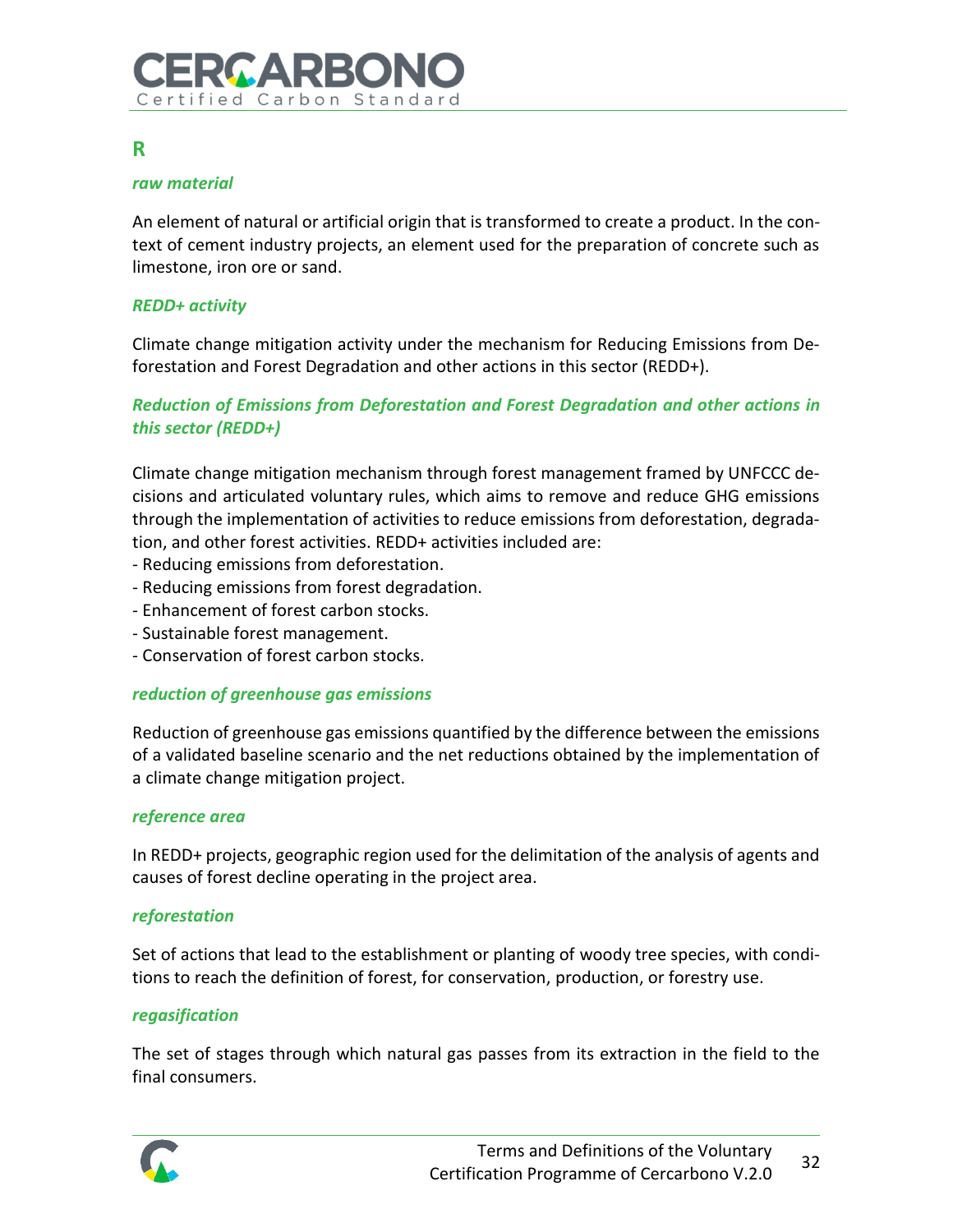# IA A PR Certified Carbon Standard

## *regenerative livestock*

The practice of raising livestock in a way that sequesters carbon and maximises soil health. This can include no-till, cover crops, crop rotations, using fewer chemicals and fertilisers, and incorporating rotational livestock grazing.

### *regulated carbon market*

A rules-based trading system whereby national or subnational governments may buy or sell units of greenhouse gas emission removals or reductions to meet their emission limits imposed under a specific agreement.

## *rehabilitation (or renovation)*

In the context of energy projects for climate change mitigation, a set of actions aimed at restoring existing plants, power plants or power units that have been severely damaged or destroyed due to foundation failure, excessive seepage, earthquakes, liquefaction, or flooding, to restore their performance. It can also lead to an increase in efficiency, performance, or power generation capacity by adding new centrals, power plants or power units.

#### *remote audit*

Facilitation of conformity assessment by a VVB from a location other than where the conformity is physically present.

## *removal factor*

In the context of climate change mitigation programmes or projects, a coefficient that relates specific project activity data to their respective greenhouse gas removals.

#### *renewable energy*

Energy obtained from natural sources, which can be regenerated in a time less than or equal to the time of consumption.

#### *replacement*

In the context of climate change mitigation energy projects, installation of new power plants/central/units to replace one or more existing units, generally with the same or greater power generation capacity than those being replaced.

#### *requirement*

In the context of Cercarbono, request established in its protocol or in the methodologies of or recognised by Cercarbono, which guides the validation and verification processes and supports the certification process.

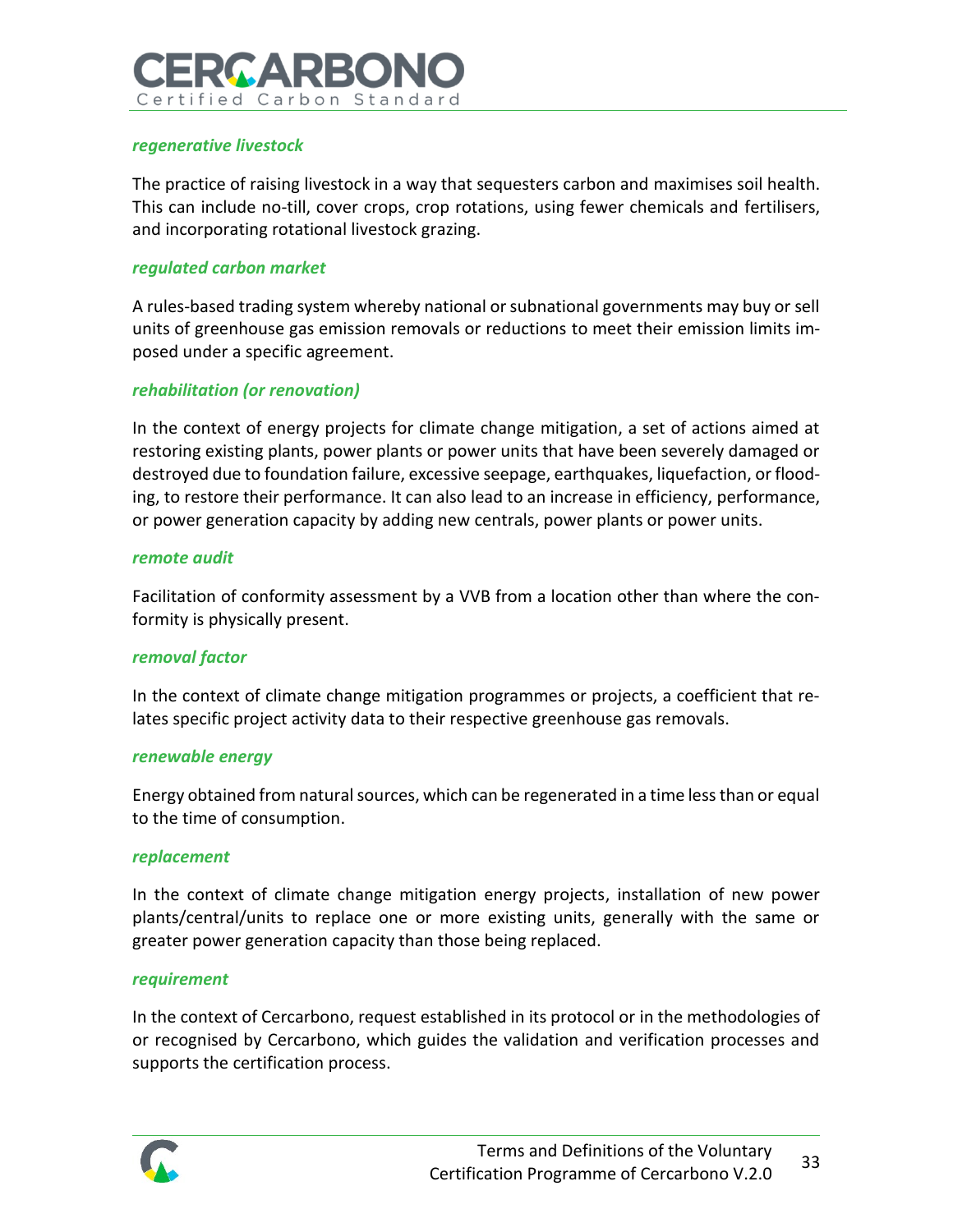

#### *reservoir*

Accumulation of water in the bed of a river or stream that partially or totally closes its channel for the construction of a dam.

#### *restoration*

Set of actions that lead to the establishment of woody tree and shrub species in areas with a forest vocation aimed at re-establishing or conserving its vegetation cover and the ecosystem services that existed in a specific area prior to its degradation or destruction.

#### *retroactivity period*

In the context of Cercarbono, the maximum period prior to the time of registration of a climate change mitigation initiative that is allowed as the start of implementation of the activities to be registered.

#### *retrofitting*

In the context of climate change mitigation energy projects, the process of repairing or modifying existing operating power generation plants or units (beyond periodic maintenance), with the purpose of increasing efficiency, performance, or power generation capacity.

#### *reversal*

Situation in which the net GHG benefit of a climate change mitigation programme or project is negative in a certain verification period, with respect to the previous verification period, considering emissions, removals, and leakage.

#### *rising gas*

That gas that is lighter than atmospheric gases under normal conditions, which consequently serves to create buoyancy in aerostats.

#### *risk factor*

In the context of climate change mitigation, an event or circumstance that increases the likelihood of the occurrence of a negative event that may decrease the mitigation potential of a project activity.

#### *risk mitigation*

In the context of climate change mitigation programmes or projects, action taken that contributes to counteracting, reducing, or eliminating a risk.

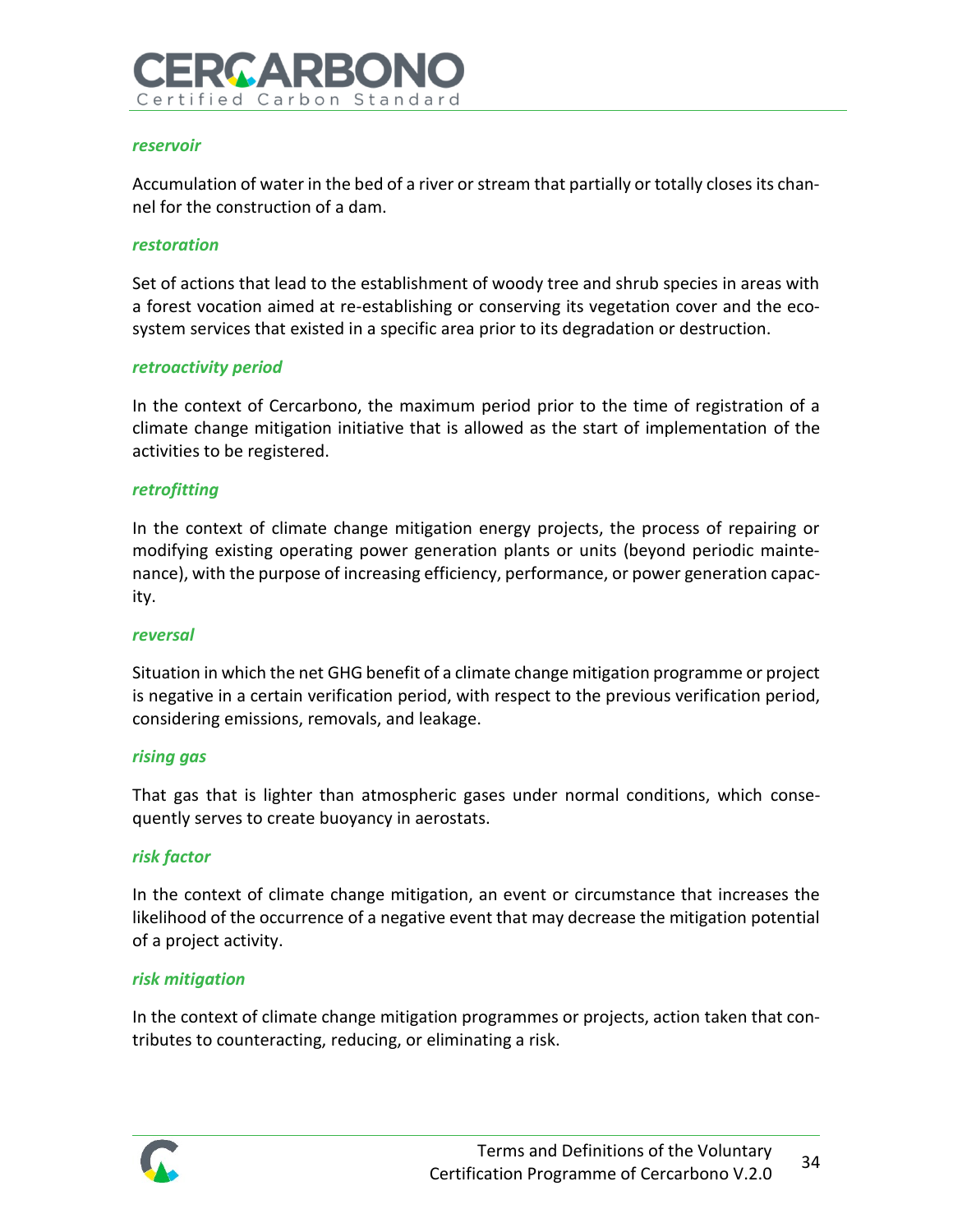# IC A RRI Certified Carbon Standard

## *rounding*

Operation or process through which a number or digit is modified until it reaches a certain value according to a series of rules. During rounding, the value of a figure can be increased or decreased.

## **S**

## *saline gradient energy*

Energy obtained from the use of the difference in osmotic pressure between two volumes of water with different salinity. Salt gradient energy projects may consist of the development of power plants or facilities with internal electrodialysis systems, pressure-delayed osmosis, or capacitive method, open or closed cycle.

### *SDG indicator*

A metric that allows to determine contributions to a specific SDG target during the reporting period. The SDG Tool uses both some official indicators defined by the United Nations (identified by their official number) and other indicators created by Cercarbono, inspired by the SDGs, and limited to the context of climate change mitigation programmes and projects.

#### *sectoral scope*

Category of emission sources by sectors that are applied to programme or project activities, based on the sectors and categories established in Annex A of the Kyoto Protocol. A project activity can be present in more than one sectoral scope. The sectoral scopes are: 1. Energy; 2. Energy distribution; 3. Energy demand; 4. Manufacturing industry; 5. Chemical industry; 6. Construction; 7. Transport; 8. Mining and mineral production; 9. Metal production; 10. Fugitive emissions from fuels; 11. Fugitive emissions from the production and consumption of halocarbons and sulphur hexafluoride; 12. Solvent used; 13. Waste Management and Disposal; 14. Afforestation and Reforestation; 15. Agriculture.

#### *segment*

In the context of climate change mitigation projects, a set of project areas dedicated to the same type of mitigation activity. In REDD+ projects, each segment may contain different forest strata or be a non-forest area (in the case of the carbon stock enhancement segment). In reforestation, restoration and woody agricultural projects, each segment may contain areas devoted to such activities implemented with different species or management arrangements.

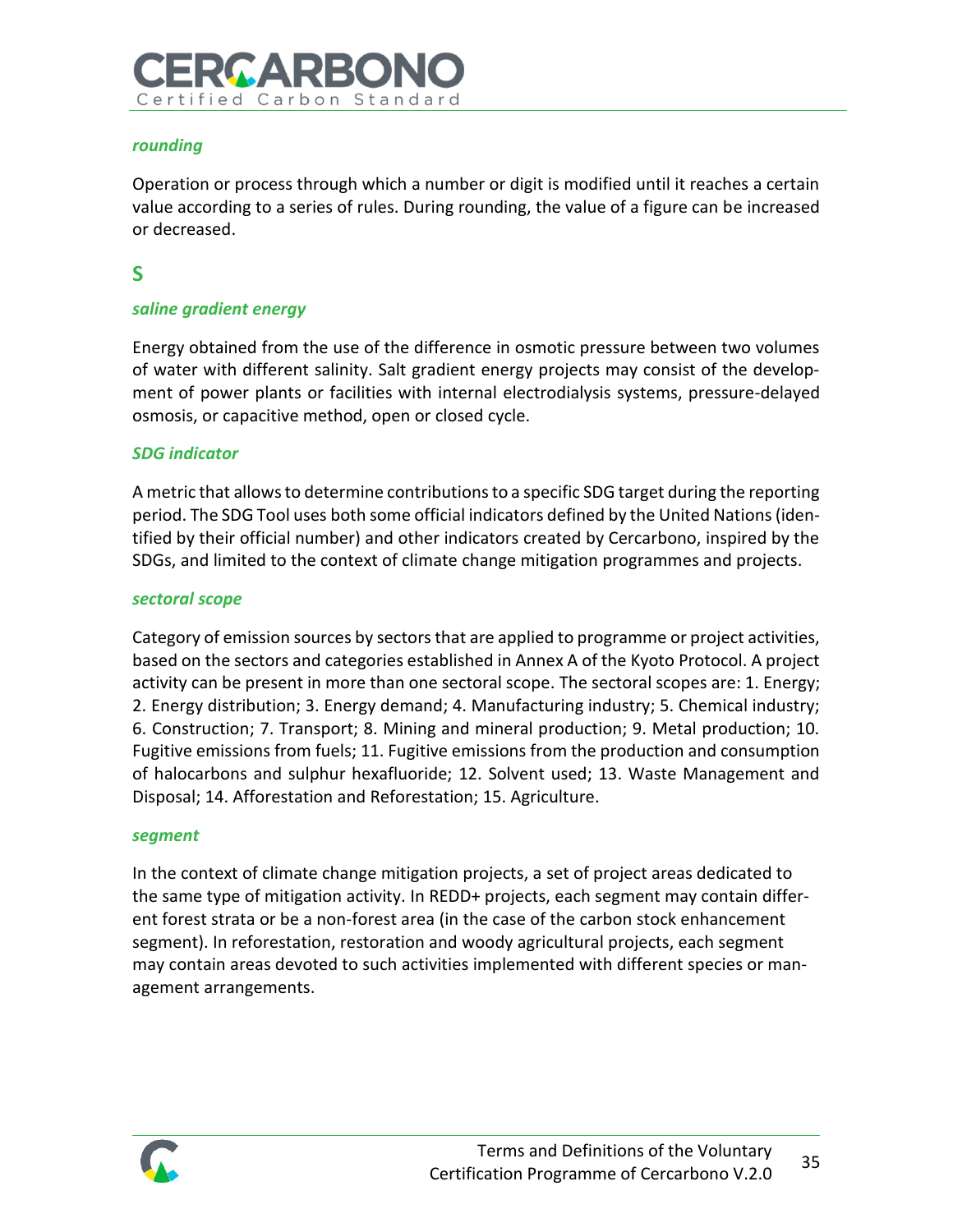# **GARR** Certified Carbon Standard

## *shuttle bus*

Motor vehicle intended for the transport of persons with a capacity of twenty to thirty passengers and a distance between axles of less than 4 m, used for the provision of urban and interurban passenger transport services.

### *silvopastoral system*

One of several forms of agroforestry that integrates trees, fodder and grazing of domestic animals in a mutually beneficial way under different production arrangements.

### *similar technology*

A set of instruments and procedures in a specific sector for obtaining, processing or transporting one or more natural products that can be considered analogous or similar to an existing one.

#### *sink*

In the context of climate change mitigation, an element or process capable of capturing any of the greenhouse gases and retaining them in a reservoir.

### *small hydropower energy*

Energy obtained from sources based on small-scale water bodies. Small hydropower projects may consist of the development of power plants or facilities with installed power of less than 10 megawatts (MW) at the turbine axis; with flowing water reservoir or integrated into water networks, with or without the possibility of accumulation by pumping, not interconnected or connected to the network and responding to base or peak demand.

#### *soil organic carbon*

Carbon from living things present in mineral and organic soils (including peat) at a specified depth, defined consistently throughout the period of analysis. Fine living roots (less than the diameter limit of belowground biomass) are included as soil organic matter since they cannot be distinguished. In organic soils, soil organic carbon covers the entire depth of the organic layer (i.e., down to the depth of the mineral substrate). In the case of peatlands, this depth can be several meters.

#### *solar energy*

Energy generated through activities that exploit the energy radiated by the sun to produce electricity through photovoltaic processes or by solar concentration, generating thermal energy (for heating or cooling purposes by passive or active means), for direct lighting uses, to produce fuels for transportation and other sectors, with or without storage.

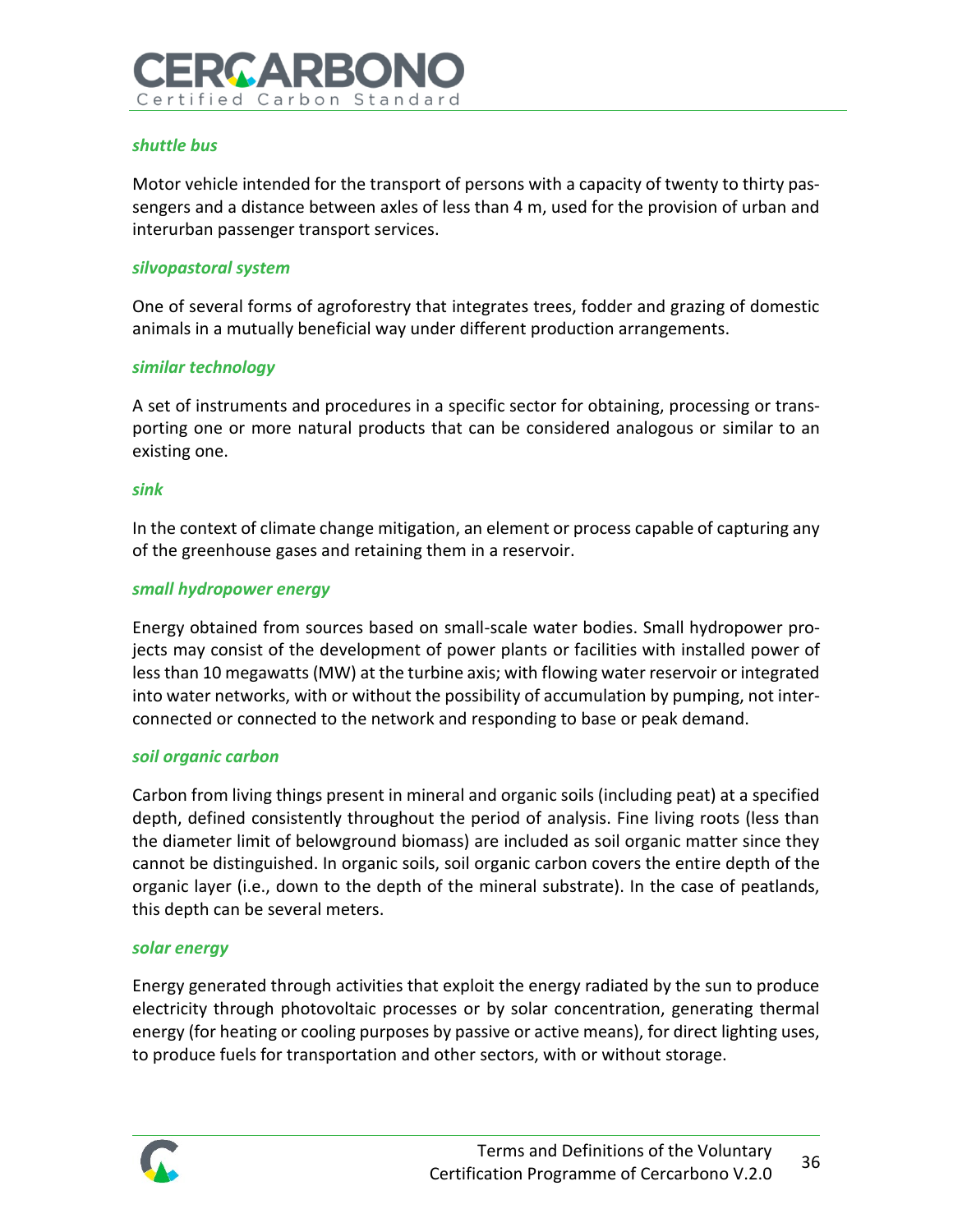

### *solid waste*

Insoluble material (including tanks, cans and other containers with gases or liquids), leftover or by-product of any process.

#### *source of greenhouse gas emissions*

Element of origin of greenhouse gases emitted into the atmosphere.

#### *standard pressure and temperature conditions*

A set of pressure and temperature values considered as reference conditions in a specific power generation context. In the context of Cercarbono, for the development of methodologies, the values defined as standard by the country in which each project is developed are accepted.

#### *start date of crediting period*

Date on which the project activity starts in a specific crediting period.

#### *stratum*

In land use projects, a set of areas that share certain common characteristics that allow them to be considered as a unit for the purposes of analysis, calculations, inventories, monitoring or management, among others.

#### *sustainability*

Meeting the needs of the present without compromising the ability of future generations to meet their own needs, ensuring a balance between economic growth, environmental care, and social well-being.

#### *sustainable development*

The practice of maintaining the productivity by replacing resources used with resources of equal or greater value without degrading or endangering natural biotic systems.

#### *sustainable forest management*

Sustainable use and conservation of forests, to maintain and enhance their multiple values through human intervention. To generate mitigation results, Cercarbono's M/UT-REDD+01 methodology measures this in terms of improvements in harvesting efficiency that result in lower carbon emissions due to less impact on the forest, more durable products, and less waste.

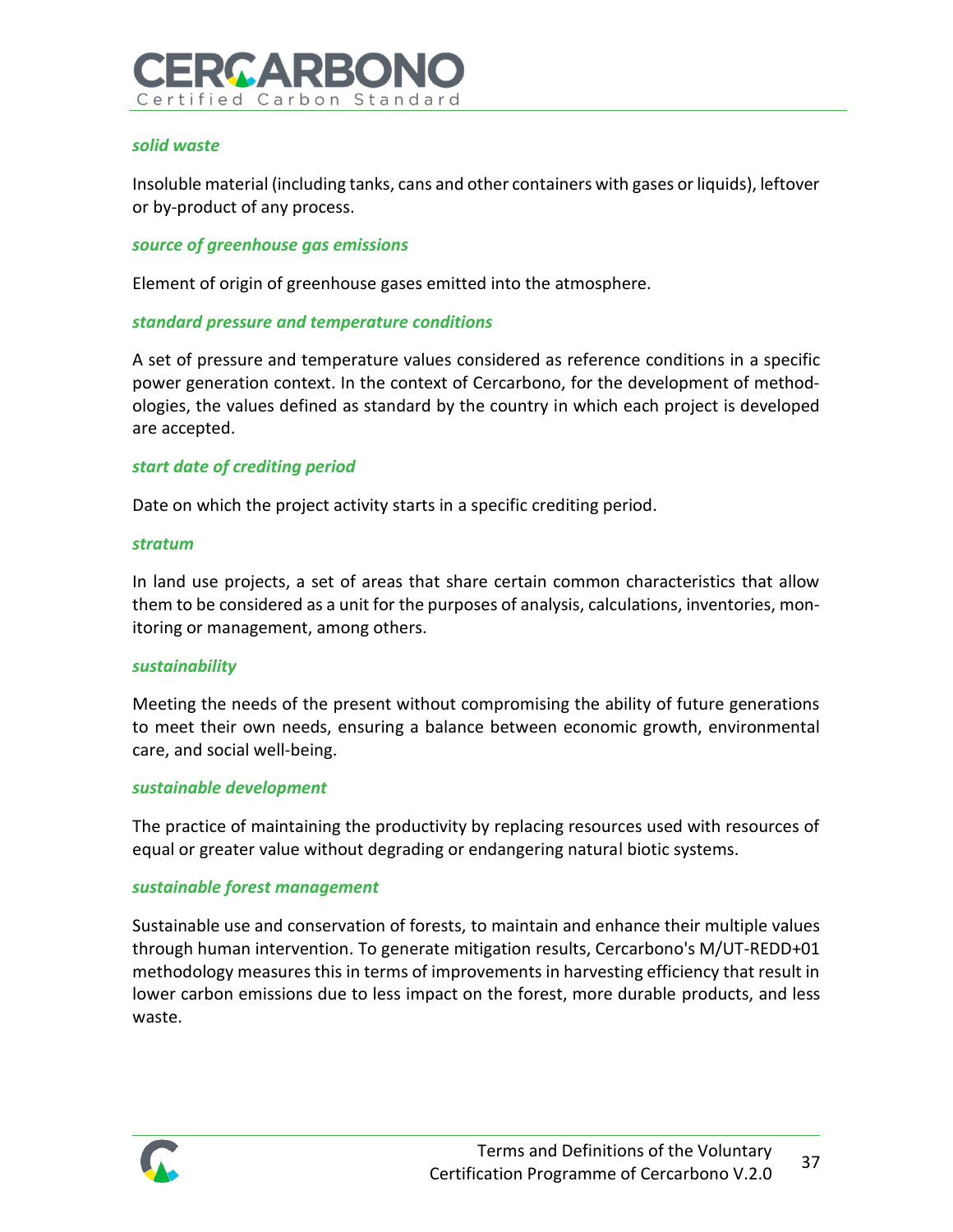# 200 A R R Certified Carbon Standard

## **T**

## *term of commitment*

Agreement between the holder of a climate change mitigation project and a validation and verification body to carry out the validation or verification processes.

## *test*

**statistical ~**. In the context of climate change mitigation, a technique used to evaluate the characteristics or elements of a sampled population of greenhouse gas data and information against verification and validation criteria.

**control ~**. In the context of climate change mitigation, a test performed by the auditor to obtain evidence to provide reasonable assurance that the internal controls established by the audited CCMP are being properly implemented and are effective.

**analysis ~**. Detailed study or examination to identify fluctuations or relationships that are inconsistent with other relevant information or that differ significantly from expectations.

## *thermal energy*

Part of the internal energy of a thermodynamic system at equilibrium that is provided at its absolute temperature and is increased or decreased by energy transfer, usually in the form of heat or work, in thermodynamic processes.

## *thermal gradient energy*

Energy obtained from the temperature variation between the surface and the seabed in the oceans. Thermal gradient energy projects may involve the development of closed, open or hybrid cycle power plants, plants, or facilities, with any type of technological device, level of temperature jump or type of working refrigerant.

#### *three-wheeler*

A three-wheeled self-stable motor vehicle with motorcycle mechanical components for the transport of persons or goods with a useful capacity of up to 770 kilograms.

## *tidal energy*

Energy obtained from ocean tides. Tidal energy projects may include the development of power plants, plants, facilities, generators, tidal barrages, or any associated emerging technological alternative.

## *timber product*

An element that can be derived from wood harvested from a forest, including firewood and logs and the products thereof, such as lumber, plywood, wood pulp, paper, or charcoal.

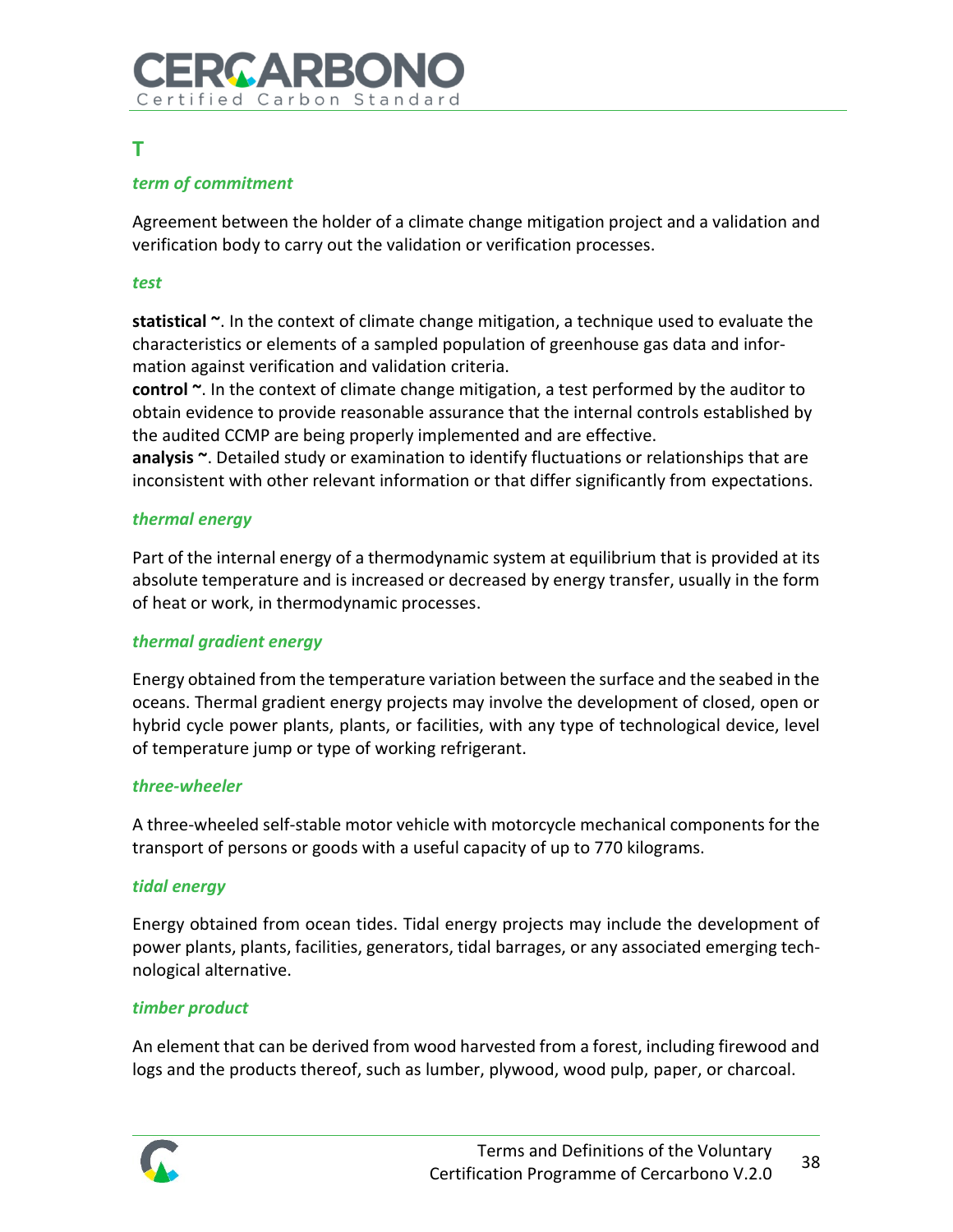

#### *torch*

In the context of this protocol, associated gas flaring device, fuel gas or natural gas.

### *traditional knowledge*

Set of knowledge, values, attitudes, and practices shared by a community in a specific geographical area.

### *traffic conditions*

Operational characteristics that influence the volume of vehicles, pedestrians or products passing through a specific point during a specific period.

#### *trailer-truck*

A motor vehicle designed to tow one or more semi-trailers or trailers, equipped with an adequate coupling for this purpose.

#### *tree*

Perennial plant, with a woody trunk with the potential to reach a height of five meters, branching at a certain height from the ground.

#### *tricycle*

Three-wheeled vehicle, powered by the effort of the driver by means of pedals. Includes non-motorised tricycle or tricycle-mobile with pedal assistance. The former refers to a nonmotorised three-wheeled vehicle, powered by the physical effort of the rider, by means of pedals, and the latter to a tricycle equipped with an auxiliary electric motor with a continuous rated power not exceeding 0,50 kW, which acts as a support for the muscular effort of the rider.

#### *truck*

Motor vehicle that, due to its size and purpose, is used to transport animals or cargo.

## **U**

## *uncertainty*

Parameter associated with the result of a measurement that characterises the dispersion of values that could reasonably be attributed to the measured quantity.

#### *unit of energy*

Autonomous installation for the generation of electric power that can operate independently of other power units on the same site.

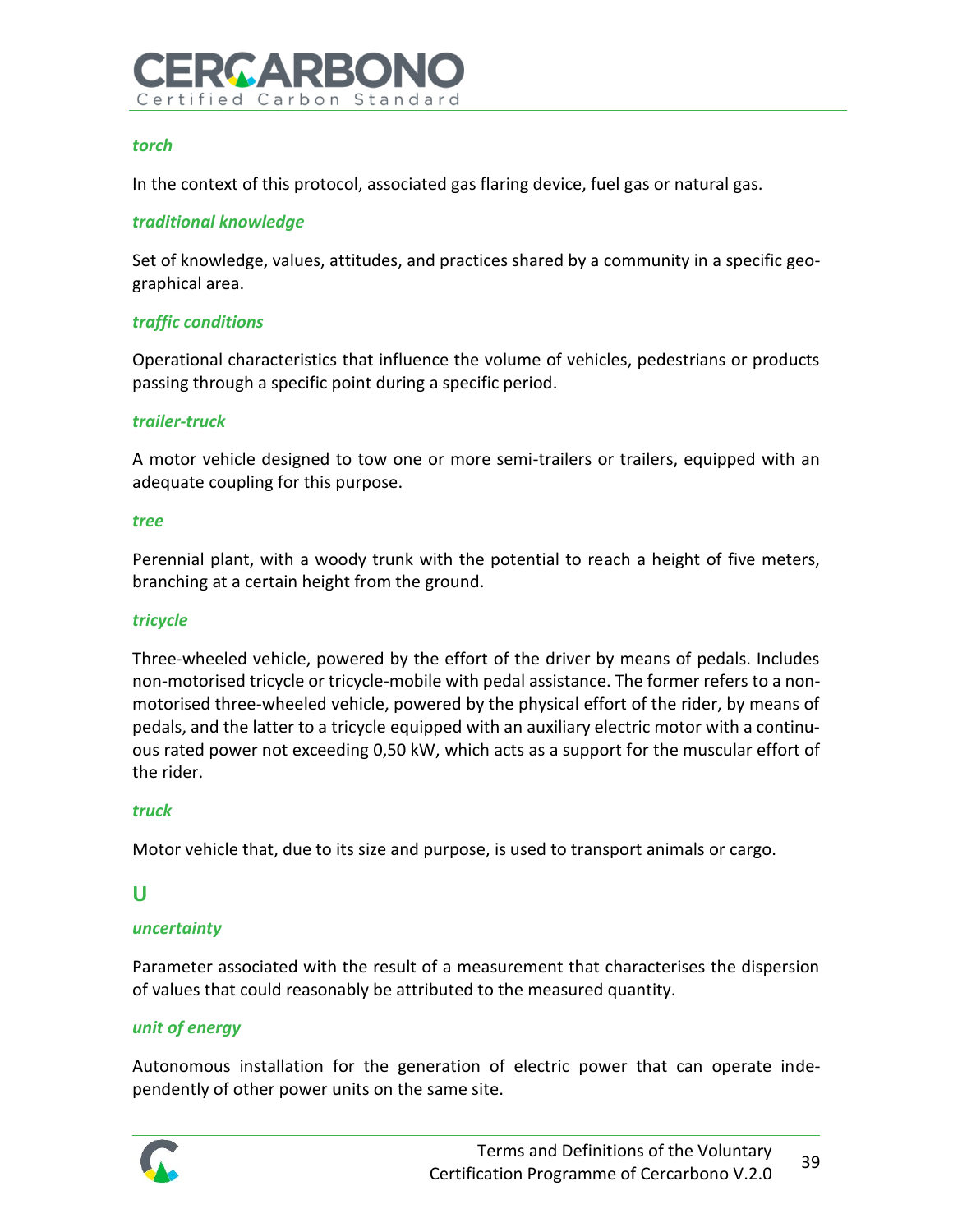

## *useful life of areas, machinery, equipment, and technology*

The period during which areas, equipment, machinery, and technology are expected to fulfil the function for which they have been delimited or created.

## **V**

## *validation*

In the context of Cercarbono, a systematic, independent, third-party documented process in which the design of a climate change mitigation project and its baseline scenario are assessed in accordance with the selected methodology, current regulations and legislation, and the process requirements established by Cercarbono.

## *Validation and Verification Body*

In the context of Cercarbono, an independent entity authorised by Cercarbono that performs validation and verification processes of a climate change mitigation programme or project as established in the protocol and other regulatory documents of the program, as well as in the methodology and tools applicable to the initiative.

### *validation and verification body user*

In the context of Cercarbono, type of user established when opening an account in EcoRegistry, which evaluates and supports the information of the validation or verification process of a climate change mitigation project.

## *validation or verification opinion*

Formal written statement from a validation and verification body ratifying or not the conformity of the requirements of the validation or verification process of a particular climate change mitigation programme or project, as established in the protocol and other regulatory documents of the program, as well as in the methodology and tools applicable to the project.

#### *validation report*

Document of the assessment of the project description document, prepared by an authorised validation entity in accordance with the requirements of the validation process established by Cercarbono.

#### *validation statement*

Document issued by an authorised validation body that refers to the validation report to which it relates, assessing the design of a climate change mitigation programme or project in terms of its baseline and implementation scenarios.

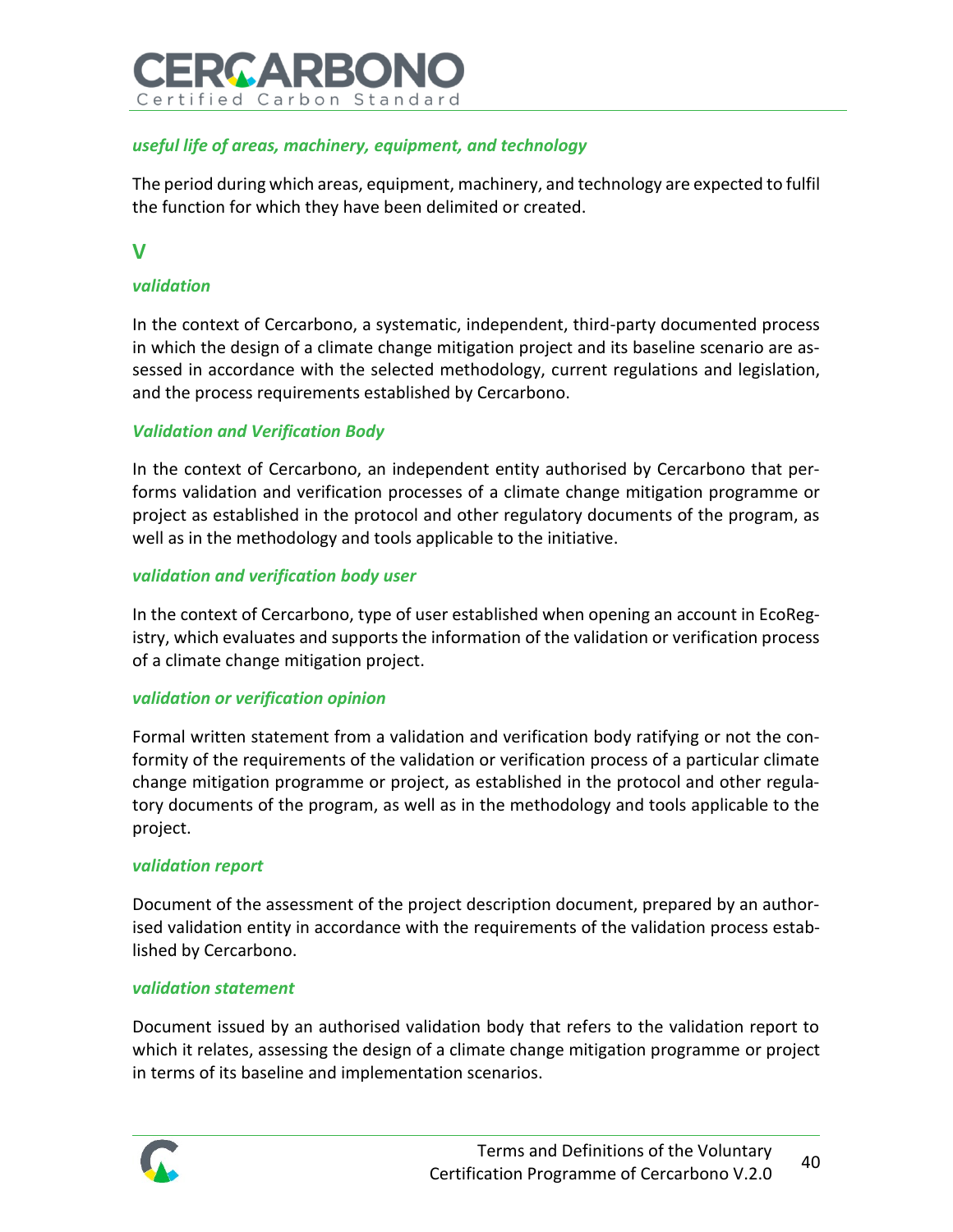

#### *validator*

Competent and impartial person from a validation and verification body with the responsibility to make a validation statement for a climate change mitigation project.

#### *vehicle*

A wheeled apparatus that allows the transport of people, animals or things from one point to another by land.

#### *vehicle category*

Classification of land transport vehicles in a country according to their specific physical characteristics.

### *vehicle fleet*

Set of motor vehicles owned by a natural or legal person to provide internal or external land transport services in the public or private sector.

### *verification*

In the context of Cercarbono, a systematic, independent and documented process carried out by a third party, in which the methodological consistency of the actions of removal, reduction, avoidance, displacement or destruction of greenhouse gas emissions of a climate change mitigation project is evaluated, as well as the quality and performance of the monitoring methods in accordance with the selected methodology, with the regulations and legislation in force and with the requirements of the process established by Cercarbono.

#### *verification period*

The period specified in the verification report during which greenhouse gas emissions removals, reductions, avoidances, displacements, or destructions were generated and verified by a verification body.

## *verification report*

Document of the evaluation of the implemented project activities, prepared by an authorised verification entity in accordance with the requirements of the verification process established by Cercarbono.

#### *verification statement*

Document issued by an authorised verification body that references the verification report to which it relates, demonstrating the removals or reductions, avoidances, displacements and destructions of greenhouse gas emissions achieved by a climate change mitigation programme or project during the relevant verification period.

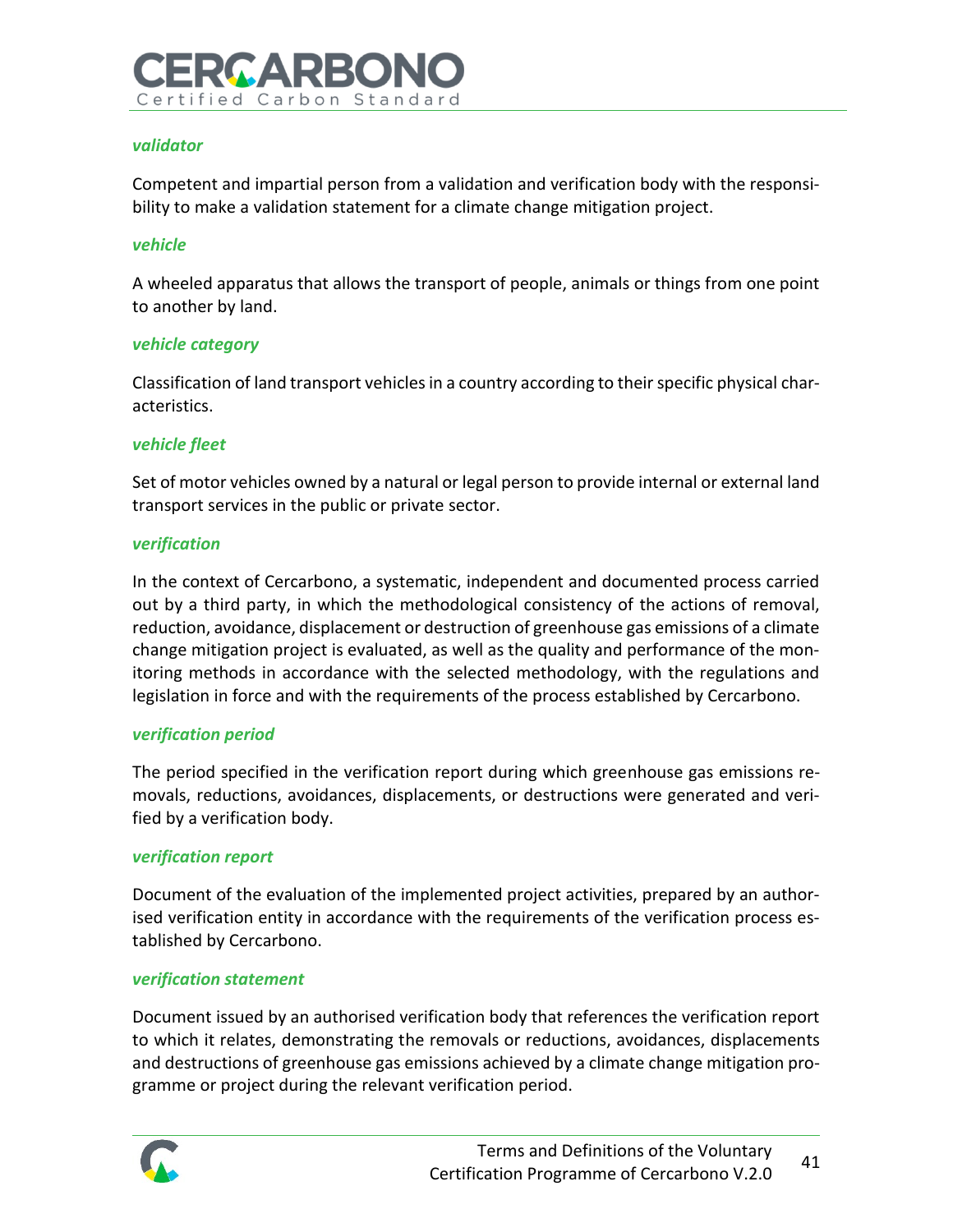

### *verifier*

Competent and impartial person from a validation and verification body with the responsibility to make a verification statement for a climate change mitigation project.

#### *voluntary carbon market*

A trading system through which individuals or institutions may buy or sell units of greenhouse gas emission removals or reductions to reduce or neutralise the net greenhouse gas emissions generated by their activities.

### *voluntary certification protocol*

In the context of climate change mitigation, a set of requirements that greenhouse gas mitigation projects must meet to obtain the issuance of credits through a voluntary carbon certification program. In the case of Cercarbono, it includes guidelines for carrying out the validation and verification processes, focusing on the principles governing project registration, emission certification and credit registration.

## **W**

#### *waste energy*

Energy contained in a waste stream from industrial processes in the form of heat or chemical energy. Includes energy contained in gases burned or released to the atmosphere, heat, or pressure from an unrecovered waste stream.

#### *waste management*

Activities and actions required to manage unwanted or unusable materials, from their beginning to their final disposal, including their collection, transport, treatment, and disposal, together with monitoring and regulation of their management process and the laws, technologies, and related economic mechanisms.

#### *wave energy*

Energy obtained from ocean waves. May include the development of onshore, nearshore, or offshore power centrals, plants, or facilities, with any type of technological device.

#### *wetland*

Ecosystem where water (fresh or salt) is the main controlling factor of the environment and associated plant and animal life. Wetlands occur where the water table is at or near the land surface or where the land is covered by water, usually shallow. There are several types of wetlands, such as marshes, lagoons, streams, and ponds.

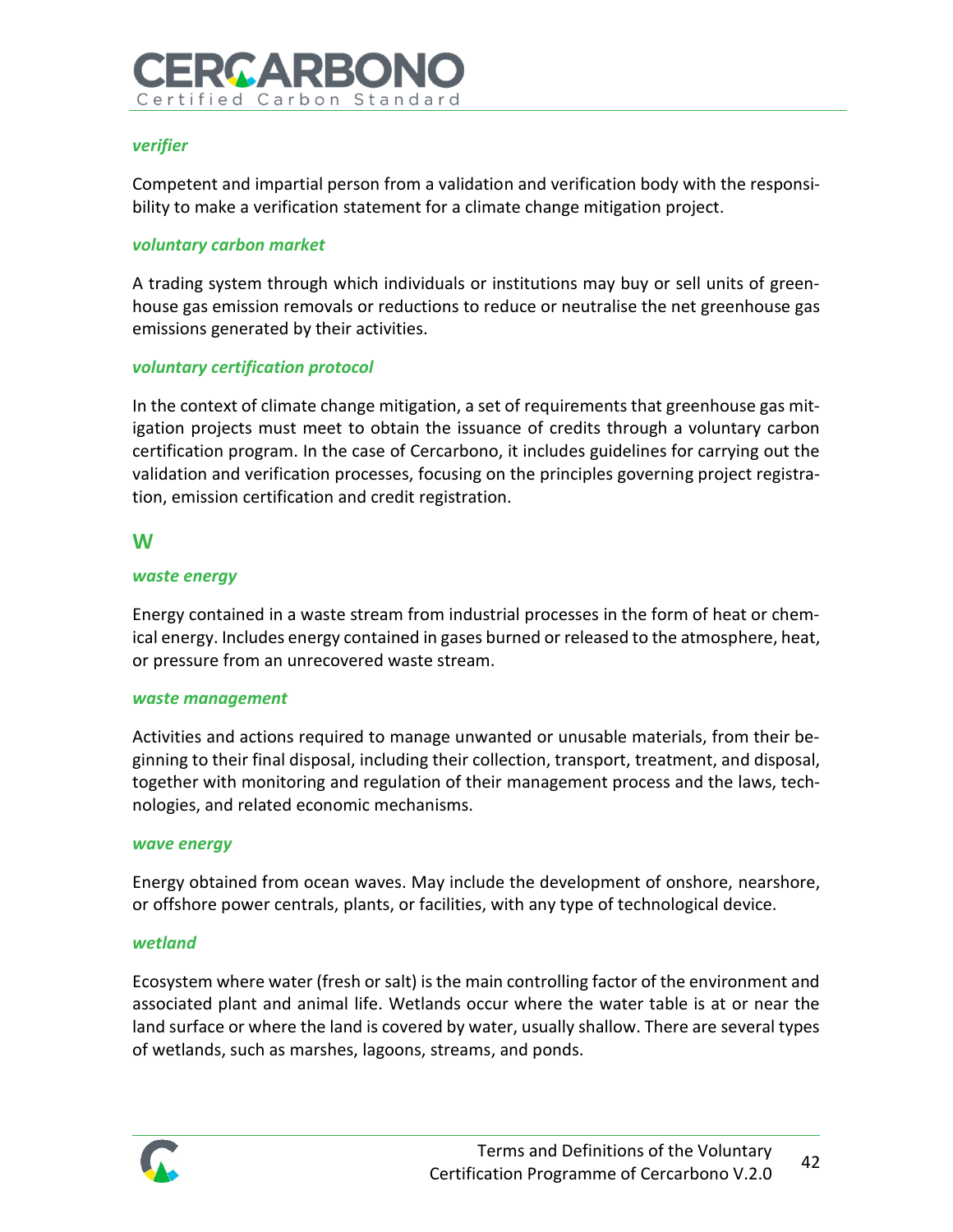# RGARBOI Certified Carbon Standard

## *wind energy*

Energy obtained from the movement of air masses by means of wind turbines installed on land or in water (sea or rivers) that can be used to generate electricity. Wind projects may consist of the development of power centrals, plants, or installations onshore or offshore, with vertical or horizontal axis turbines, without energy storage.

#### *woody biomass*

Total dry mass of trees, shrubs and derived products of woody plants, whose structural tissue is wood composed of cellulose and lignin.

#### *woody crop*

Planting and harvesting of one or more perennial species for scientific, economic, or industrial purposes other than timber production.

#### *woody species*

In the context of Cercarbono, perennial species with the presence of shafts or stems branched from the base that have the hardness and consistency of wood with the potential to reach two metres of height.

## **Z**

#### *zero-emission energy*

Energy source that does not produce any greenhouse gas emissions. Depending on the source of generation or production, it may be determined as renewable energy.